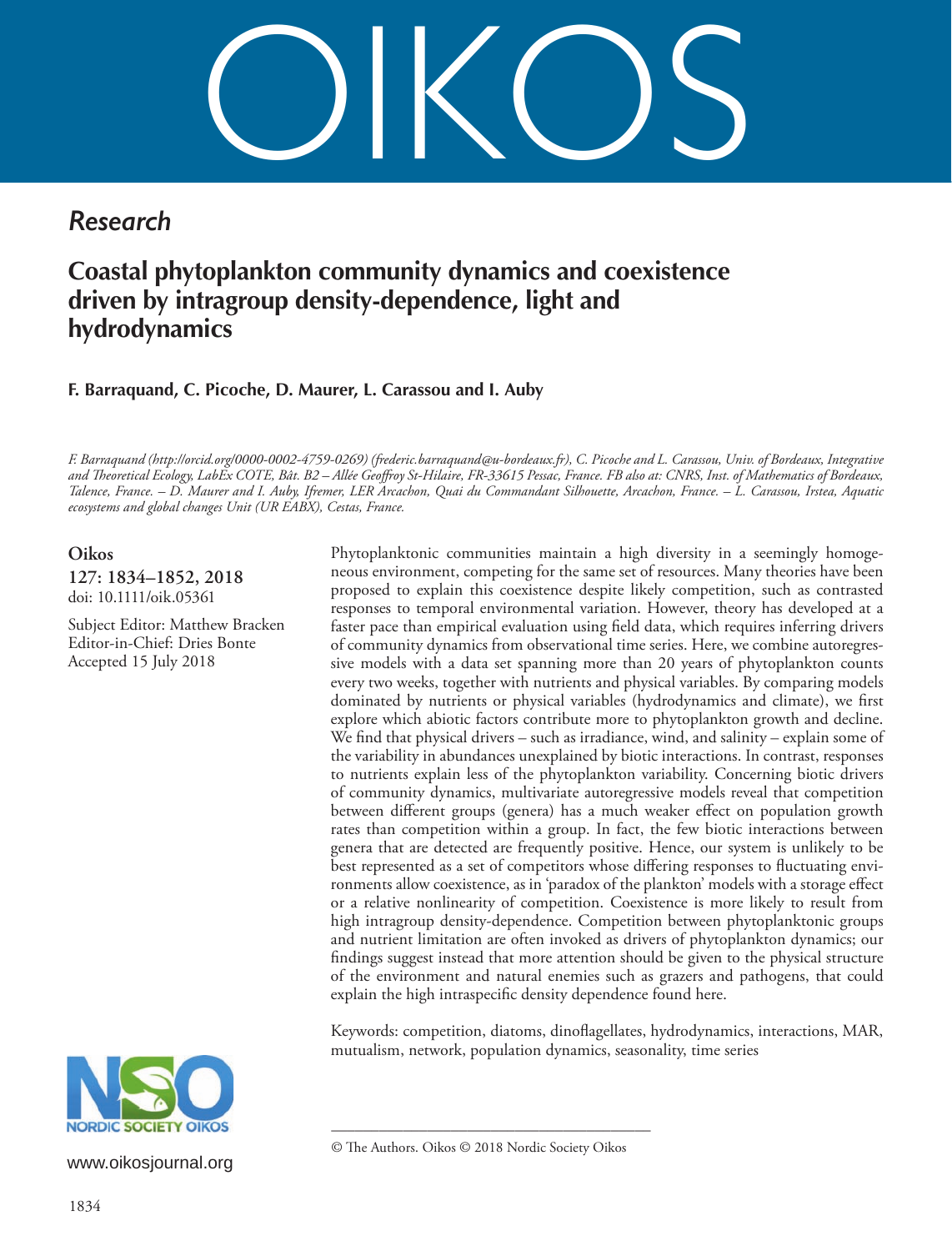# **Introduction**

What maintains the diversity of species-rich communities is an old yet still challenging question for ecological theory (Hutchinson 1961, Jewson et al. 2015, Li and Chesson 2016). The continued coexistence of phytoplanktonic taxa is amongst the most puzzling diversity patterns: species, genera and even classes of plankton are sometimes competing for the same limited resources in a seemingly homogeneous environment (Titman 1976, Tilman et al. 1982). This state of affairs led Hutchinson (1961) to refer to the 'paradox of the plankton', a paradox for which many theoretical answers have been proposed (Record et al. 2014). Classical mechanisms for biodiversity maintenance, such as niche separation or spatial variation in the environment, are not seen as obvious in the case of plankton, because species apparently compete for the same set of resources in environments that can be rather well-mixed in the absence of strong stratification of the water column (Huisman et al. 1999b).

Neutrality, i.e. per capita equivalence of birth and death rates, is another potential explanation (Hubbell 2001). There are varied life-histories in phytoplankton (Litchman and Klausmeier 2008), but neutrality does not require organisms to be equal, just that tradeoffs in life history traits equalize their fitness (Hubbell 2001, Doncaster 2009). However, experimental work does suggest a difference in net reproduction rates among plankton species under varying nutrient concentrations (Tilman et al. 1982), which means that birth and death rates are in fact likely to vary a lot between species, depending on environmental conditions.

Another leading hypothesis relates to the temporal variation in the environment (Hutchinson 1961, Chesson 2000, Litchman and Klausmeier 2001, Li and Chesson 2016). There is often a rather strong seasonal variation in the environment experienced by plankton (e.g. temperature and irradiance). A number of abiotic variables have some extra temporal variation as well, often due to perturbations from nearby ecosystems, especially in coastal systems like estuaries and lagoons (e.g. nitrogen (N), phosphorus (P), silicon (Si), due to terrestrial inflows). Theory posits that diversity maintenance can be precisely due to this temporal variation in the environment (Chesson 2000, Li and Chesson 2016), as in models of the storage effect (Chesson and Huntly 1997). Such models are different from neutral models, as species have differentiated responses to environmental variables. Some near-neutral models do include temporal responses to the environment (Kalyuzhny et al. 2015), but near-neutral models usually assume that species compete in a zero-sum game, where no species can increase without a decrease in some other species (but see Jabot and Lohier 2016). However, total biomass across species/genera often fluctuates across several orders of magnitude throughout the year, blooms being the most obvious defining feature of planktonic dynamics. This makes phytoplanktonic communities fundamentally different from other species-rich communities, such as forests or coral reefs, where the fluctuations in biomass are clearly milder and

near-neutral dynamics may be more plausible (Hubbell 2001; but see Ser-Giacomi et al. 2018 for rare plankton species).

Temporal variation is therefore a likely cause of coexistence in plankton – as initially proposed by Hutchinson (1961). In this mechanism, all species are assumed to outcompete others at some point in time, with alternation in the ranking of competitors preventing competitive exclusion (Descamps-Julien and Gonzalez 2005). This mechanism is likely to work if species have differing nonlinear responses to the environment (i.e. relative nonlinearity of competition), or a covariance between environmental conditions and competitive strength, as in the storage effect (Chesson 2000, Fox 2013, Li and Chesson 2016). The plausibility of a fluctuation-driven coexistence mechanism has been empirically verified on diatoms that belong to different genera (Descamps-Julien and Gonzalez 2005) though some experiments and models also suggest that planktonic communities might be in a chaotic or seasonally-driven chaotic state (Huisman and Weissing 2001, Benincà et al. 2008, Dakos et al. 2009). Such a chaotic state invokes other fluctuation-driven coexistence mechanisms, with nonlinearities in functional forms promoting endogeneously-driven fluctuations. Of course, these mechanisms are not exclusive, and coexistence is generally due to the joint influence of equalizing factors (i.e. species have the same fitness when averaged over the variation in the environmental variables) and stabilizing mechanisms (i.e. species increases when rare) that make coexistence all the more likely (Chesson 2000). Temporal partitioning of resources, highlighted above, is not the only way to produce coexistence through niche-based mechanisms here, as indirect interaction pathways can increase intraspecific interaction strength. These include most notably natural enemies such as predators (Haydon 1994, Barabás et al. 2013, Vallina et al. 2014) or parasites, as well as toxin production (Felpeto et al. 2018). In all of these mechanisms, some degree of temporal fluctuation in phytoplankton abundances is expected, even though not necessarily the main force driving the coexistence as in fluctuating-environment models.

Therefore, any framework examining competition among planktonic species should account for both the broad variations in environmental conditions and in planktonic abundances over time. Multivariate autoregressive (MAR) modeling is one such dynamic framework that has been increasingly used to examine interactions between planktonic groups in a dynamic environment (Klug et al. 2000, Ives et al. 2003, Hampton and Schindler 2006, Huber and Gaedke 2006, Scheef et al. 2013, Griffiths et al. 2015, Gsell et al. 2016). MAR models enable the estimation of interaction strengths between taxa (Ives et al. 2003, Mutshinda et al. 2009) as well as the dependence of population growth rates on abiotic variables (Hampton et al. 2013), both necessary to model planktonic dynamics. These models are linear on a log-scale, hence they represent population growth processes as multiplicative, power-law functions of densities that can approximate more complex nonlinear functional forms (Ives et al. 2003). For example, for three species or groups, the equation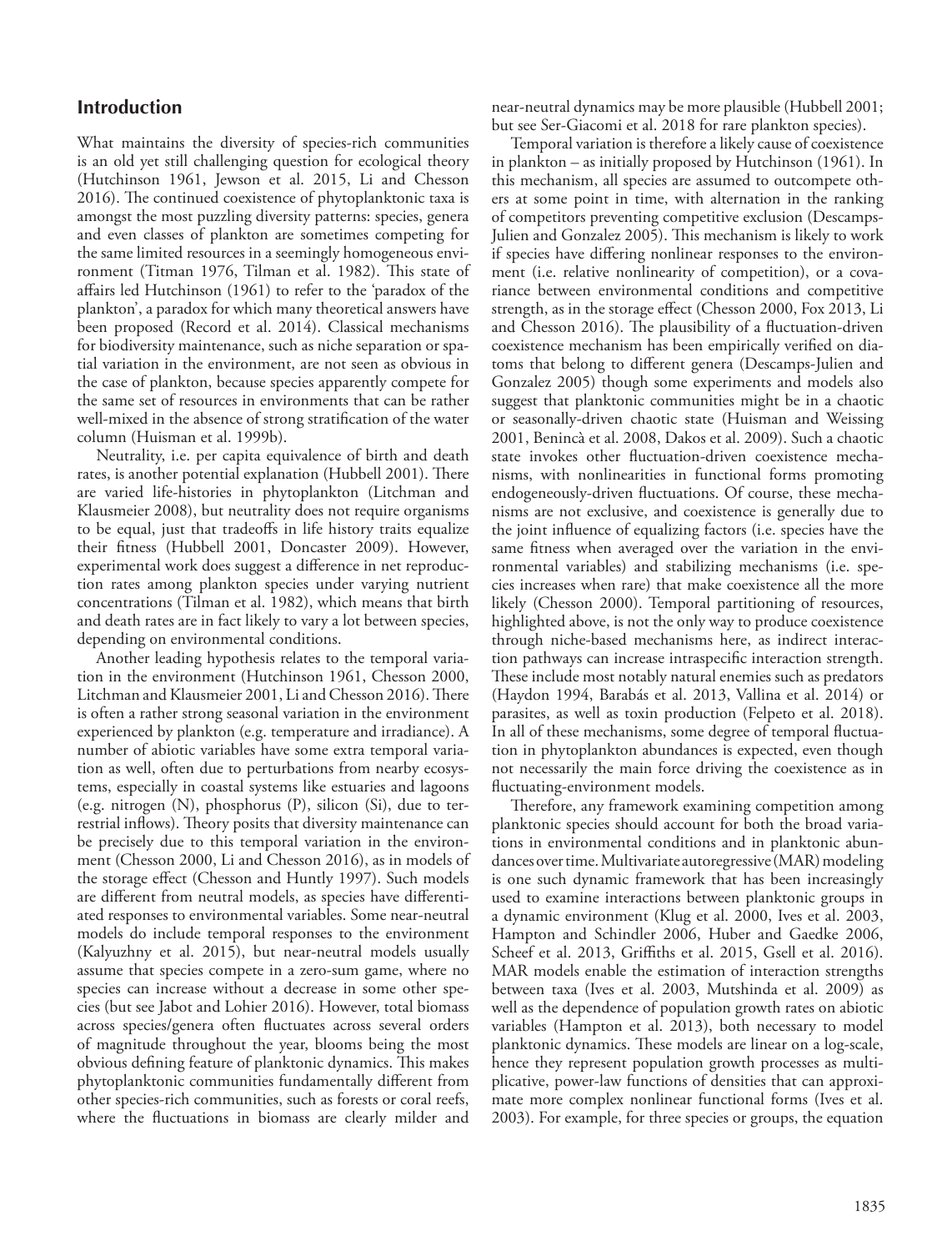for species 1 dynamics is  $N_{t+1,1} = e^{a_1} N_{t,1}^{b_{1,1}} N_{t,2}^{b_{1,2}} N_{t,3}^{b_{1,3}} e^{c_{1t}}$  with  $N_{t,i}$  the species counts and  $b_{ij}$  the interaction coefficients (see Material and methods). One can also consider an increasing degree of nonlinearity using phase-based MAR models (also called 'Threshold AR' models, these are piecewise log-linear, Stenseth et al. 2015), in order to examine in detail the plausibility of nonlinear coexistence mechanisms.

Most plankton-based MAR analyses so far (but see Huber and Gaedke 2006) have aggregated data at the class level, therefore preventing any attempt to examine the strengths of competitive interactions among species or genera. Recent papers suggest that a finer taxonomic resolution would allow for a better understanding of community dynamics (Griffiths et al. 2015, D'Alelio et al. 2016). Here, we take advantage of a long-term dataset of coastal phytoplankton monitoring (>20 years of counts every two weeks) with fine taxonomic resolution – to the genus level – to investigate:

1) What are the abiotic drivers of population dynamics? Nutrients are classically assumed to be key drivers of phytoplankton dynamics. How do their influences compare to other physical drivers such as light and hydrodynamics?

2) What are the strengths of interactions between and within phytoplankton groups? And what can interaction strengths tell us about biotic interactions?

3) What are the implications of our results, obtained on a rich diatom and dinoflagellate assemblage, for theory on phytoplankton diversity maintenance?

# **Material and methods**

## **Study area and sampling details**

Arcachon Bay (AB) is a 155 km<sup>2</sup> coastal lagoon located in the south-west of France (Fig. 1). AB is connected to the Atlantic Ocean by two main channels  $(41 \text{ km}^2)$ , and freshwater inflow comes from the Eyre river (83%) and Porge canal (11%), as well as rainfall and groundwater (6%, Rimmelin et al. 1998). Using a 2D-hydrodynamics model, Plus et al. (2009) estimated AB's tidal prism, i.e. the volume of water leaving the bay at ebb tide, around 384millionm3 . This volume can be compared to the much lower maximum daily water discharge of 12 million m<sup>3</sup> from the Eyre, the main river entering the bay. Plus et al. (2009) also computed a flushing time for the lagoon between 13 and 30 days and highlighted a high return flow factor (fraction between 0.94 and 0.95, 1 being the maximum value), meaning that a compound carried out of the lagoon is likely to return to it. The environment is therefore well-mixed at large spatial scales, and mostly marine-influenced. In addition, the wind regime has a strong influence on the hydrodynamics of the bay: westerly winds represent about 77% of total wind and can increase water residence time in the bay up to 10 days, leading to surges up to 50 cm (Rimmelin et al. 1998, Plus et al. 2009, 2015). The oceanic temperate climate is characterized by an amount of precipitation averaging 785mmyear<sup>−</sup><sup>1</sup> , a total irradiance around



Figure 1. General view of Arcachon Bay and location of sampling points (Teychan and Buoy 7) within the study area. Exact coordinates and further information about the sampling sites are given in the main text.

475 kJ cm<sup>−</sup><sup>2</sup> year<sup>−</sup><sup>1</sup> and an average water temperature around 15.6°C, with a strong seasonality for all parameters (rainfall is 40% less abundant in summer than in winter, irradiance is four times higher, and temperature varies between 9°C and 23°C). More details on AB (e.g. absence of stratification of the water column) are given in Supplementary material Appendix 1 Section A1.1.1.

Water samples were collected at 2 sites: Teychan (44°40′25″N,1°09′31″W, water depth=17.30m) and Buoy 7 (B7, 44°32′32″N,1°15′49″W, water depth= 14.5m), from 1987 to 2015 (709 dates) and 2003 to 2015 (311 dates), respectively. For more information on water sampling see Supplementary material Appendix 1 Section A1.1.3. Teychan is located near the limit drawn by Bouchet (1993) between water masses influenced by oceanic waters or by continental inputs, in the middle of AB (Fig. 1), while Buoy 7 is at the oceanic entrance of the channel. Teychan is therefore expected to be more sensitive to continental inputs while Buoy 7 should be mainly subject to marine influences (Bouchet 1993, Glé et al. 2007).

# *Phytoplankton data*

The National Phytoplankton and Phycotoxin Monitoring Network (REPHY <http://envlit.ifremer.fr/infos/rephy\_ info\_toxines>) involves phytoplankton collection every two weeks, within two hours of high tide (for more details, Supplementary material Appendix 1 Section A1.1.3). Data collection started in 1987 in AB (Teychan), so the full dataset consists of 709 sampling dates. The full dataset is used in all analyses except for multivariate autoregressive models including all phytoplanktonic groups (see MAR(1) models). As cryptophytes were not recorded properly before 1996, and this could affect the counts of other taxa, we focused on observations post-1996 for MAR(1) models. Taxonomic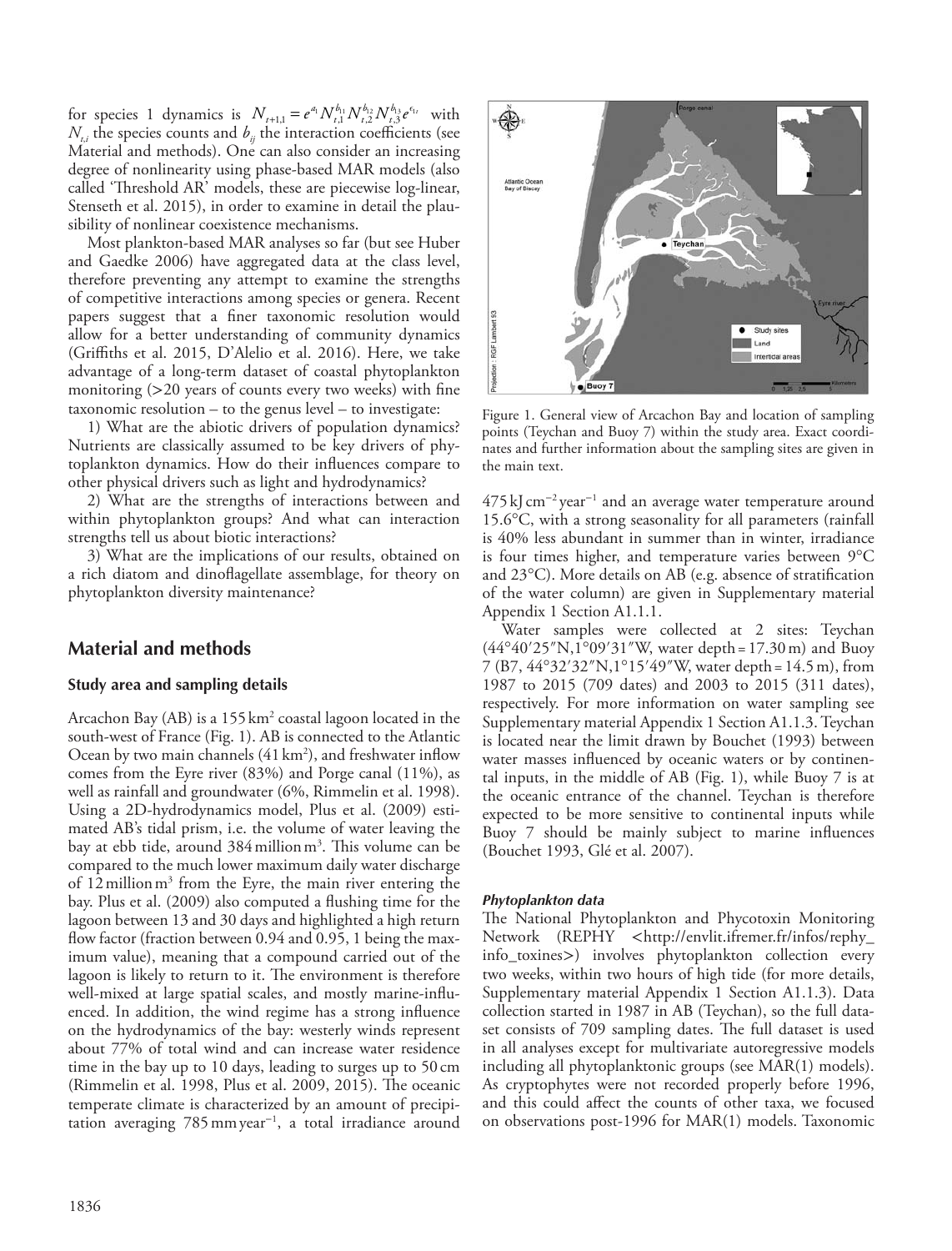Table 1. Name and composition of the phytoplanktonic groups used in the paper, with their average proportion in the phytoplanktonic community, calculated as the ratio of their summed abundance over the summed abundance of all identified phytoplanktonic organisms, and the frequency of detection, calculated as the ratio of samples in which the group was present over the total number of samples.

| Code       | Groups                                                 | Average fraction in the community | Frequency of detection |
|------------|--------------------------------------------------------|-----------------------------------|------------------------|
| <b>AST</b> | Asterionella + Asterionellopsis + Asteroplanus         | 0.19                              | 0.80                   |
| <b>CHA</b> | Chaetoceros                                            | 0.12                              | 0.89                   |
| <b>CRY</b> | Cryptophytes                                           | 0.44                              | 0.64                   |
| <b>EUG</b> | Euglenophytes                                          | 0.01                              | 0.64                   |
| <b>GUI</b> | Guinardia                                              | 0.03                              | 0.73                   |
| <b>GYM</b> | Amphidinium + Gymnodiniaceae + Gyrodinium + Katodinium | 0.01                              | 0.73                   |
| LEP        | Leptocylindrus                                         | 0.12                              | 0.67                   |
| <b>NIT</b> | Ceratoneis + Nitzschia + Hantzschia + Bacillaria       | 0.03                              | 0.94                   |
| PRP        | Protoperidinium + Peridinium                           | 0.01                              | 0.78                   |
| <b>PSE</b> | Pseudo-nitzschia                                       | 0.06                              | 0.66                   |
| <b>RHI</b> | Neocalyptrella + Rhizosolenia                          | 0.01                              | 0.63                   |
| <b>SKE</b> | Skeletonema                                            | 0.06                              | 0.62                   |

units were aggregated at the genus level following previous work on this and other plankton datasets (Hernandez et al. 2013, Hernández Fariñas et al. 2015), according to the plankton experts' knowledge. We made only two exceptions to this 'genus rule': cryptophytes and euglenophytes could not be consistently identified below the class level, but their abundance throughout the time series justified retaining them in the analyses.

Our analyses therefore focused on the best-resolved and most abundant planktonic groups over time (Table 1), in the microphytoplankton fraction (above 20  $\mu$ m, Reynolds 2006). Hereafter, we use the word 'population' for groups described in Table 1. The term 'community' encompasses all studied planktonic taxa potentially interacting in AB.

Phytoplankton abundance values (cell l<sup>−</sup><sup>1</sup> ) were linearly interpolated over a regular time sequence with a 14-day time step to correct for some sampling irregularity (following Hampton et al. 2006). We evaluated several methods for reconstructing time series without gaps and they are detailed in Supplementary material Appendix 1 Section A1.2.1; we followed Hampton and Schindler (2006).

## *Abiotic data*

Environmental variables collected at Teychan and Buoy 7 included water temperature (TEMP in °C), salinity (SAL, in  $g\,kg^{-1}$ ), nutrients (ammonia  $\,\mathrm{NH}_4^+$ , silicates Si $(\mathrm{OH})_4^{}$ , phosphates  $PQ_3^3$  and nitrates-nitrites  $NO_x = NO_2 + NO_3^-$ , all in moll<sup>-1</sup>) and suspended particulate matter (SPM, in mg l<sup>-1</sup>), with an organic part assessment (SPOM, in mg l<sup>-1</sup>). They were measured following Aminot and Kérouel (2004, 2007) (Supplementary material Appendix 1 Section A1.1.3 for more details).

Some abiotic variables (nutrients and SPM) could not be recorded at Teychan until 2007. Their values were therefore replaced by measurements at the closest hydrological station, Tès (44°39′59²N,1°08′40²W; 1.4 km from Teychan), which is hydrodynamically similar (Supplementary material Appendix 1 Fig. A1.3). For Buoy 7, all abiotic variables were measured onsite for each year.

Daily meteorological data – rainfall (mm), irradiance  $(J \text{ cm}^{-2})$ , wind direction and velocity  $(m s^{-1})$  – were provided by Météo France for the nearby Cap Ferret station  $(44°37'N,1°14'W)$  and were used as inputs for both sampling stations. Wind energy was extracted from these data as the squared velocity  $(m^2 s^{-2})$ .

Daily North Atlantic Oscillation (NAO) index was downloaded from the National Oceanic and Atmospheric Administration (NOAA) Weather Service for Climate Prediction Centre website. Monthly Atlantic Multidecadal Oscillation (AMO) index was downloaded from the NOAA Physical Science Division website.

All environmental data were linearly interpolated on the same dates as phytoplankton sampling dates, removing missing values (Supplementary material Appendix 1 Fig. A1.3).

We also transformed abiotic variables to represent meaningful biological and physical processes. We summed  $NH<sub>4</sub><sup>+</sup>$  and  $NO<sub>x</sub>$  to obtain the total inorganic nitrogen availability (Ntot). We integrated inflow, rainfall and irradiance between *t*−1 and *t* to represent the growth conditions of phytoplankton groups between two sampling dates (Glé et al. 2007). NAO was averaged over the same period and a variable summarizing the effect of wind was constructed using the mean wind energy over three days (F. Ganthy, Ifremer, pers. comm.).

All datasets and R scripts for analyses are available online in a GitHub repository <https://github.com/fbarraquand/ PhytoplanktonArcachon\_MultivariateTimeSeriesAnalysis> (Barraquand and Picoche 2018).

# **Environmental drivers of population dynamics**

The high number of possible explanatory variables with some degree of auto-correlation and cross-correlation (Supplementary material Appendix 1 Fig. A1.4–A1.7) led to a high collinearity indicated by a very high condition index (CI = 150, well above the thresholds of 10 or 30 indicated by Belsley (1991)). To select relevant variables, our approach was three-fold: (a) spectral analyses enabled us to detect significant coherency (i.e. correlation in the spectral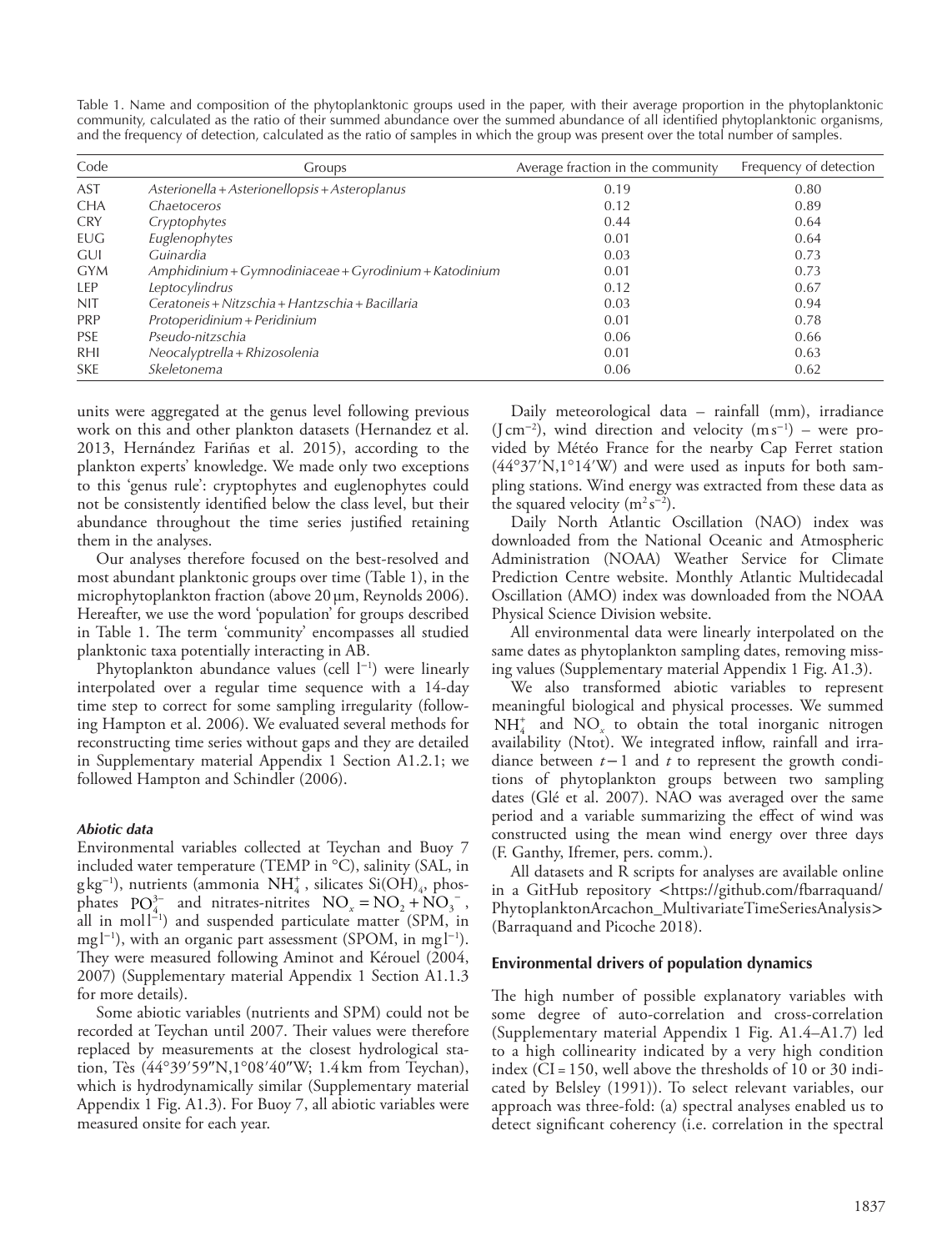domain) between biotic and abiotic cycles to select variables that seemed coupled to phytoplankton abundance, (b) nutrients being highly correlated (Supplementary material Appendix 1 Fig. A1.4–A1.7), we selected the most relevant ones based on literature values on phytoplanktonic requirements, which then led us to (c) compare a nutrient-limitation model using N and P as covariates (including the possibility for saturating functions of nutrients) to a physics-driven model using irradiance, salinity and wind energy as covariates. This comparison was based on log-linear, single-species autoregressive modeling. A 'full model' including both types of drivers was also compared to the aforementioned more parcimonious models. Climate indices (NAO and AMO) were included in a monthly model but explained little of the observed variation, in line with previous results for AB (David et al. 2012). As they were also more difficult to interpret ecologically, they were discarded from further analyses.

# *Spectral analyses*

Phytoplankton groups show a periodicity that can be related to seasonal cycles. Correlating biotic and abiotic time series at different frequencies therefore helps to extract planktonic responses to environmental variability. For this, we compared each genus periodogram, using a modified Daniell kernel with a smoothing window of 2 time steps (1 month) and no tapering, with abiotic variables. Coherence significance was determined with a corrected (Bonferroni) 5% threshold.

## *Nutrient saturation*

Nutrient uptake is a highly variable process both within and between phytoplankton genera (Paasche 1973, Fisher et al. 1988, Sarthou et al. 2005, Reynolds 2006, Litchman et al. 2007). To assess potential limitations to growth and insert ecologically meaningful predictors into autoregressive models (Fig. 2), we evaluated whether nutrient uptake was possibly saturated; details can be found in Supplementary material Appendix 1 Section A1.1.8. Nutrient uptake functions were then used as covariates in some of the linear autoregressive models.

# **Single-species autoregressive models**

Before using multivariate autoregressive (MAR) models, each phytoplanktonic group was studied on its own. The modeling philosophy adopted here classically assumes that a multidimensional dynamical system might be represented as a delayed unidimensional dynamical system (Takens 1981, Turchin 2003), even in a stochastic context (Abbott et al. 2009). Accordingly, each population can be described by an autoregressive (AR) model where the number of time lags depends on the dimensionality of the system. The goal was to identify potential abiotic drivers of population dynamics before the multivariate analyses, in order to fit later on more parsimonious MAR models (Fig. 2; bear in mind that a fullmatrix MAR(1) model with covariates can require to estimate up to 204 parameters here).

# *Lag order selection*

For log-linear AR modeling, focusing on one species at a time, we assumed that phytoplankton ecology did not vary greatly between sites and concatenated data from both stations to increase the effective sample size in the statistical analyses. We fitted a log-linear AR(*p*) model, which allowed the determination of the maximum lag order *p*. The shape of growthabundances curves (Supplementary material Appendix 2 Fig. A2.1) and analyses of residuals (Supplementary material Appendix 2 Section A2.1.4) confirmed that log-linearity on a log-scale – Gompertz rather than Ricker growth (Ives et al. 2003) – was an appropriate approximation. We used the arima function from the stats package (Venables and Smith 2013) in R (ver. 3.3.2) to estimate coefficients and the corresponding Akaike information criterion (AIC) for each AR(*p*) model. The number of time lags considered varied between 1 and 30, the maximum reasonable value for the length of our dataset (780 dates for taxa monitored after 1996). The likelihood was estimated using the Broyden–Fletcher–Goldfarb-Shanno (BFGS) optimization method, an approximation of Newton's method, with a maximum of 100 iterations.

## *Adding environmental variables*

AR(*p*) models with abiotic predictors affecting growth rates – sometimes called  $ARX(p)$  – were then used to study the



Figure 2. Workflow of the main statistical analyses.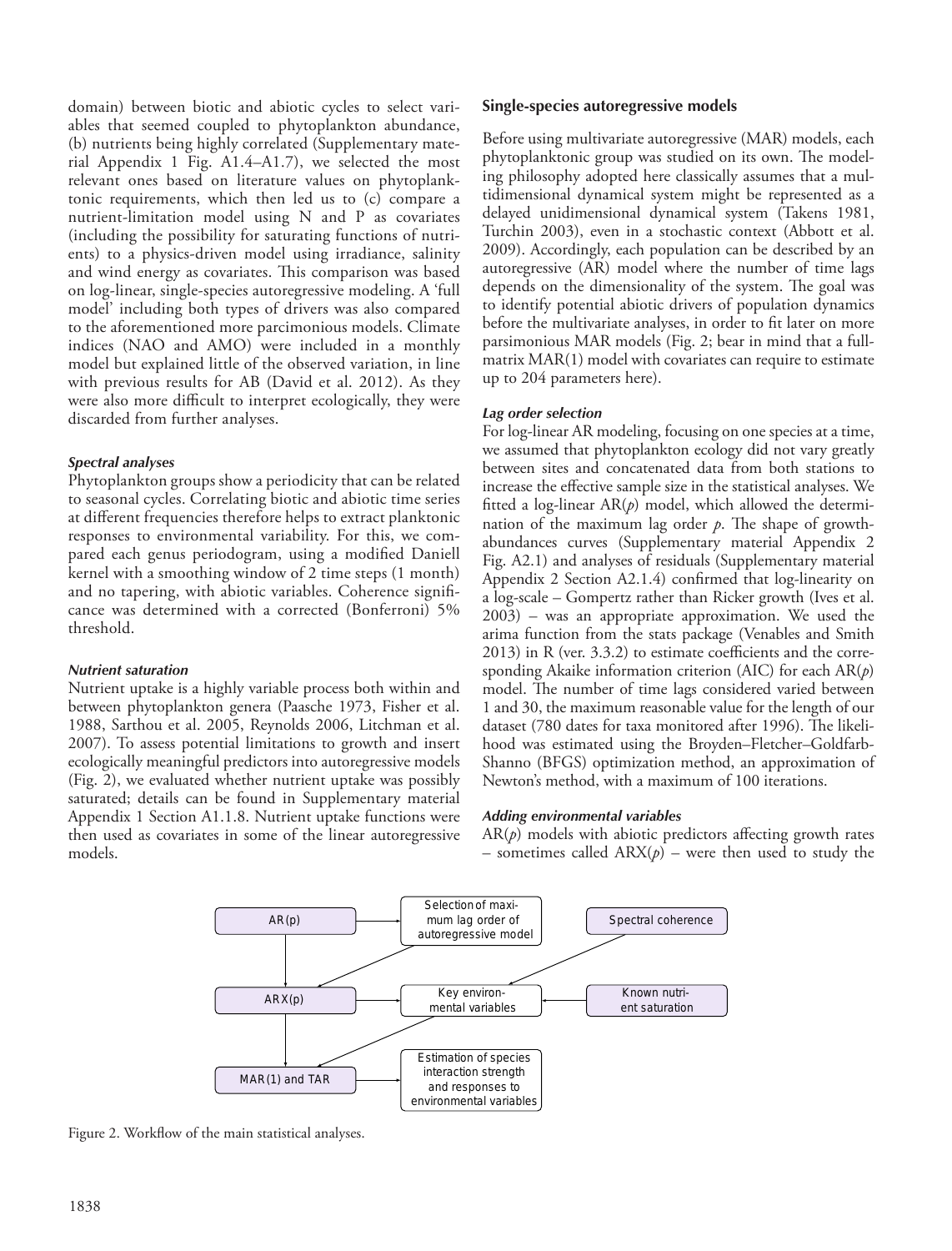Table 2. Proportion of observations (%) at Teychan and Buoy 7 for which nutrient concentrations were above twice the half-saturation parameters found in the literature for different planktonic phyla (see the text for values and references). Dino.=Dinoflagellates.

|         |         |       | Phosphorus |                            |         | Silicon |    |                            |              |
|---------|---------|-------|------------|----------------------------|---------|---------|----|----------------------------|--------------|
|         | Diatoms | Dino. |            | Cryptophytes Euglenophytes | Diatoms | Dino.   |    | Cryptophytes Euglenophytes | Diatoms      |
| Teychan |         |       |            |                            | 60      |         |    | 50                         | 96           |
| Buoy 7  |         |       |            |                            |         | 0.6     | 38 |                            | $- -$<br>, כ |

environmental effects on phytoplanktonic growth, according to Eq. (1).

$$
\mu_{s,t} = \alpha_s + \sum_{i=0}^{p-1} \beta_{s,i} n_{s,t-i} + \sum_{j=1}^{V} \gamma_{s,j} u_{j,t} + \epsilon_{s,t}
$$
 (1)

where  $\mu_{s,t} = n_{s,t+1} - n_{s,t}$  is the population growth rate on a log scale for genus  $s$ ,  $\alpha$ <sub>s</sub> is the genus-specific productivity when population size is zero on a log scale, β*<sup>s</sup>*,*<sup>i</sup>* is an AR coefficient that can represent intragroup density-dependence at lag  $i$ ,  $u_{i,t}$ is environmental variable *j* for time *t*, with effect γ*<sup>s</sup>*,*<sup>j</sup>* on the population growth rate, and ϵ*<sup>s</sup>*,*<sup>t</sup>* is a random variable modeling both environmental and observation error with mean 0 and variance  $\sigma^2$  (Dennis et al. 2006).

All abiotic variables were standardized in order to make their effects comparable. As Si and N were highly correlated (Supplementary material Appendix 1 Fig. A1.5 and A1.6; a strong lagged-correlation also appeared in Fig. A1.7(d)) and Si seemed less limiting than N (Table 2), P and N were the only nutrients retained in linear ARX(3) models (Supplementary material Appendix 2 for the lag chosen, Section A2.1.3). Two models were used to assess N availability: the first one used raw concentrations while the other one used a saturation function  $(N'_{t} = 1 - e^{-\lambda N_{\text{tot}}}$ , with  $\lambda$  determined by *N* halfsaturation constant) to represent limits to nutrient uptake. We also considered models using nutrient ratios (Si/N and P/N) instead of raw concentrations. All abiotic variables were then transformed to take into account seasonality. First, a seasonal component was computed from a linear regression of temperature data against trigonometric functions with an annual frequency (Supplementary material Appendix 1 Section A1.1.9). Abiotic variables were then regressed against this seasonal component and residuals from this regression were added to the model as abiotic variables (Eq. 2).

$$
T_t = a_T + S_1 \cos(\omega t) + S_2 \sin(\omega t) + \epsilon_{T,t}
$$
  
\n
$$
X_{v,t} = a_v + b_v \left( S_1 \cos(\omega t) + S_2 \sin(\omega t) \right) + \eta_{v,t}
$$
\n(2)

where  $T<sub>t</sub>$  is the temperature at time  $t$ ,  $S<sub>1</sub> \cos(\omega t) + S<sub>2</sub> \sin(\omega t)$ is the seasonal component with a normal noise  $\epsilon_{T,t}$  and  $\eta_{v,t}$ is the residual component of covariable  $X_{v,t}$  when season has been taken into account,  $a_v$  and  $b_v$  being associated regression coefficients.

Model evaluation was performed in two steps. We first used physics-based variables (salinity, irradiance and wind energy) and nutrients (nitrogen and phosphorus) together to define a 'full' model including all covariables. Three representations of nutrient variables were considered and compared: raw concentrations, saturating functions of concentrations – see above 'Nutrient saturation' – or nutrient concentration ratios. We considered, for each model, versions with and without a dedicated seasonal component. This led to six different full-model formulations. The minimum AICc for a majority of phytoplankton groups determined the best full model representation. The full model was then compared to its 'nutrients-only' and 'physics-only' counterparts (i.e. models with only nutrient or physical variables as predictors, respectively), in order to choose the minimum amount of abiotic predictors for the following MAR(1) analysis.

#### **MAR(1) models**

Multivariate autoregressive (MAR) models are multivariate extensions of AR models. Instead of focusing on one phytoplanktonic group at a time, these models describe the change in abundance of all groups at the same time, conditioned by past values of both the *V* environmental variables and the abundances of the *S* other phytoplanktonic groups. We used Ives et al. (2003) formulation (Eq. 3), which explains growth between times *t* and *t* +1 by the abiotic variables at time *t*+1 (because of the rapid growth of phytoplankton, using variables both at *t* and *t*+1 could be valid choices, see Hampton et al. (2013) for an alternative). This formulation was chosen because it (1) led to smaller AICc and Bayesian information criterion (BIC) for otherwise identical models and (2) resulted in better consistency between estimates at Teychan and Buoy 7 sites (77% of covariate effects are qualitatively similar). This choice does not impact qualitatively the results (Supplementary material Appendix 3). The MAR(1) model is described by Eq. 3

$$
\mathbf{n}_{t+1} = \mathbf{B}\mathbf{n}_t + \mathbf{C}\mathbf{u}_{t+1} + \mathbf{e}_t, \mathbf{e}_t \sim \mathcal{N}_S(0, \mathbf{Q})
$$
(3)

where  $\mathbf{n}_t$  is a  $S \times 1$  log abundance vector of phytoplanktonic genera at time *t*, **B** is a *S*×*S* community (interaction) matrix. When using such MAR(1) model, we need to substract one from autoregressive, intragroup coefficients in order to make them comparable to intergroup interaction values: no intragroup regulation leads to  $b_{ii} = 1$  whereas a strong intragroup effect is characterized by  $b_{ii}$  close to or below zero (see Ives et al. (2003) for details). For  $i \neq j$ ,  $b_{ij}$  describes the effect of genus *j* on genus *i*. **C** is a *S*×*V* environment matrix describing the effects of variables **u** on phytoplanktonic growth. Therefore *cij* is the effect of variable  $j$  on genus  $i$ .  $e_i$  is a noise vector which covers both process and observation error (Supplementary material Appendix 1 Section A1.2.1, describes the handling of missing or incomplete observations), following a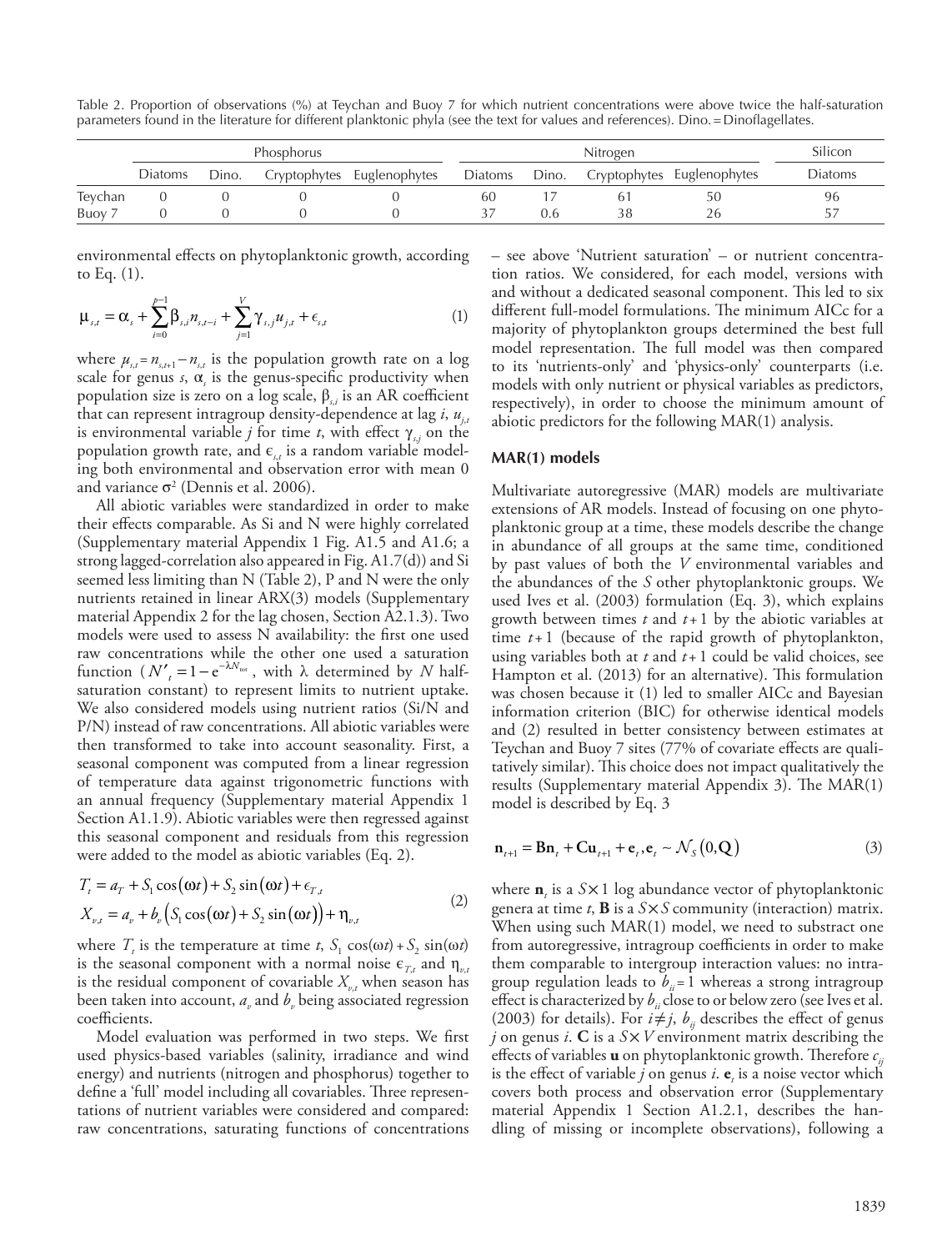multivariate normal distribution with a variance–covariance matrix **Q**. In the following, **Q** was chosen diagonal, which was more parsimonious and did not change qualitatively the results (Supplementary material Appendix 4).

We used the MARSS package (Holmes et al. 2012, 2013) to fit MAR(1) models. The likelihood optimization procedure is fully described in Supplementary material Appendix 2 Section A2.2.2.

All time series were centered and standardized. We used a physics-only model with a dedicated seasonal component to represent phytoplankton dynamics, based on previous singlespecies analyses.

Five interaction matrices were considered. Except for the null model which allowed no net interactions between groups, all interaction matrices included the only documented effect in the studied phytoplanktonic community: possible predation between dinoflagellates and cryptophytes (Moeller et al. 2016). Because all other interactions were unknown, we considered several contrasted interaction scenarios for model fitting. Eq. (4) defines for example a scenario differentiating between pennate and centric diatoms. Three other interaction matrices are presented in Supplementary material Appendix 2 Section A2.2.3.

95% confidence intervals (CIs) were calculated for all parameters by bootstrapping. AICc was used to select models, and this model selection was compared to results obtained by BIC and cross-validation.

We thoroughly tested our model selection approach using 10 simulated datasets resembling our empirical dataset, for three contrasted ecological settings: 1) effects of environment only, 2) effects of interactions only, and 3) both environment and interactions (Supplementary material Appendix 2 Section A2.2.1). The results on simulated data showed that AICc selected the appropriate model in each ecological setting, thus there was no need for more complex model selection using AICb or refined procedures as did Ives et al. (2003) (results are provided in Supplementary material Appendix 2 Section A2.2.1).

# **Non-linear dynamics: bivariate phase-dependent (TAR) models**

The log-linear MAR(1) framework essentially assumes power-law functional forms on the untransformed scale. For example, for three groups, the equation for group 1 is

| AST NIT PSE SKE CHA GUI LEP RHI GYM PRP CRY EUG |  |  |  |  |  |  |  |  |
|-------------------------------------------------|--|--|--|--|--|--|--|--|
|-------------------------------------------------|--|--|--|--|--|--|--|--|

|       | $b_{1,1}$        | $b_{1,2}$        | $b_{1,3}$        | 0                | $\theta$     | $\overline{0}$   | $\mathbf{0}$     | $\mathbf{0}$     | $\boldsymbol{0}$ | 0                | $\boldsymbol{0}$ | $\bf{0}$         | <b>AST</b> |                      |     |
|-------|------------------|------------------|------------------|------------------|--------------|------------------|------------------|------------------|------------------|------------------|------------------|------------------|------------|----------------------|-----|
|       | $b_{2,1}$        | $b_{2,2}$        | $b_{2,3}$        | $\boldsymbol{0}$ | $\theta$     | $\overline{0}$   | $\mathbf{0}$     | $\boldsymbol{0}$ | $\boldsymbol{0}$ | $\boldsymbol{0}$ | $\boldsymbol{0}$ | $\theta$         |            | NIT > Pennate diatom |     |
|       | $b_{3,1}$        | $b_{3,2}$        | $b_{3,3}$        | 0                | $\theta$     | $\overline{0}$   | $\boldsymbol{0}$ | $\mathbf{0}$     | $\boldsymbol{0}$ | 0                | $\boldsymbol{0}$ | $\mathbf{0}$     | PSE        |                      |     |
|       | 0                | $\boldsymbol{0}$ | $\boldsymbol{0}$ | $b_{4,4}$        | $b_{4,5}$    | $b_{4,6}$        | $b_{4,7}$        | $b_{4,8}$        | $\boldsymbol{0}$ | 0                | $\boldsymbol{0}$ | $\boldsymbol{0}$ | <b>SKE</b> |                      |     |
|       | $\boldsymbol{0}$ | $\boldsymbol{0}$ | $\boldsymbol{0}$ | $b_{5,4}$        | $b_{5,5}$    | $b_{5,6}$        | $b_{5,7}$        | $b_{5,8}$        | $\boldsymbol{0}$ | 0                | $\boldsymbol{0}$ | $\boldsymbol{0}$ | <b>CHA</b> |                      |     |
| $B =$ | $\boldsymbol{0}$ | $\mathbf{0}$     | $\boldsymbol{0}$ | $b_{6,4}$        | $b_{6,5}$    | $b_{6,6}$        | $b_{6,7}$        | $b_{6,8}$        | $\boldsymbol{0}$ | $\boldsymbol{0}$ | $\boldsymbol{0}$ | $\boldsymbol{0}$ | GUI        | Centric diatom       |     |
|       | 0                | $\theta$         | $\boldsymbol{0}$ | $b_{7,4}$        | $b_{7,5}$    | $b_{7,6}$        | $b_{7,7}$        | $b_{7,8}$        | $\boldsymbol{0}$ | $\boldsymbol{0}$ | $\boldsymbol{0}$ | $\boldsymbol{0}$ | <b>LEP</b> |                      | (4) |
|       | $\boldsymbol{0}$ | $\theta$         | $\boldsymbol{0}$ | $b_{8,4}$        | $b_{8,5}$    | $b_{8,6}$        | $b_{8,7}$        | $b_{8,8}$        | $\boldsymbol{0}$ | $\boldsymbol{0}$ | $\boldsymbol{0}$ | $\boldsymbol{0}$ | <b>RHI</b> |                      |     |
|       | $\boldsymbol{0}$ | $\theta$         | $\overline{0}$   | $\overline{0}$   | $\theta$     | $\boldsymbol{0}$ | $\boldsymbol{0}$ | $\boldsymbol{0}$ | $b_{9,9}$        | $b_{9,10}$       | $b_{9,11}$       | $\boldsymbol{0}$ | GYM)       |                      |     |
|       | $\boldsymbol{0}$ | $\theta$         | $\overline{0}$   | $\overline{0}$   | $\mathbf{0}$ | $\boldsymbol{0}$ | $\boldsymbol{0}$ | $\boldsymbol{0}$ | $b_{10,9}$       | $b_{10,10}$      | $b_{10,11}$      | $\boldsymbol{0}$ | PRP        | Dinoflagellate       |     |
|       | $\boldsymbol{0}$ | $\mathbf{0}$     | $\overline{0}$   | $\overline{0}$   | $\mathbf{0}$ | $\mathbf{0}$     | $\boldsymbol{0}$ | $\boldsymbol{0}$ | $b_{11,9}$       | $b_{11,10}$      | $b_{11,11}$      | $\boldsymbol{0}$ | <b>CRY</b> |                      |     |
|       | $\boldsymbol{0}$ | $\theta$         | $\overline{0}$   | $\boldsymbol{0}$ | $\theta$     | $\mathbf{0}$     | $\boldsymbol{0}$ | $\boldsymbol{0}$ | $\boldsymbol{0}$ | $\boldsymbol{0}$ | $\boldsymbol{0}$ | $b_{12,12}$      | <b>EUG</b> |                      |     |

In our first interaction scenario, 'the full model', the interactions were totally unconstrained. The second and third scenarios only took into account intra-phylum competition or facilitation (i.e. within diatoms or dinoflagellates). The third interaction scenario added a further difference between pennate and centric diatoms (Eq. 4). Finally, the fourth model only took into account inter-phylum interactions, which ecologically represents a scenario where, within a phylum, organisms are too close to each other to compete. All models include intra-group interactions that are needed to maintain model stability. For each interaction scenario and model fit,

 $N_{t+1,1} = e_1^a N_{t,1}^{b_{11}} N_{t,2}^{b_{12}} N_{t,3}^{b_{13}} e^{c_{1t}}$ . Hence MAR(1) already encompasses some of the nonlinearities in ecological dynamics. However, complex nonlinear dynamics (sensu May 1974, Turchin 2003) may not be completely captured by linear models, even in the logarithmic scale (Stenseth et al. 1998a, 2004). Modeling accurately differential responses to environmental variations like the storage effect (Chesson and Huntly 1997) or relative nonlinearity of functional forms warrants models with a finer temporal structure. Fortunately, threshold autoregressive (TAR) models (Stenseth et al. 1998b, 2004) can account for different temporal regimes by introducing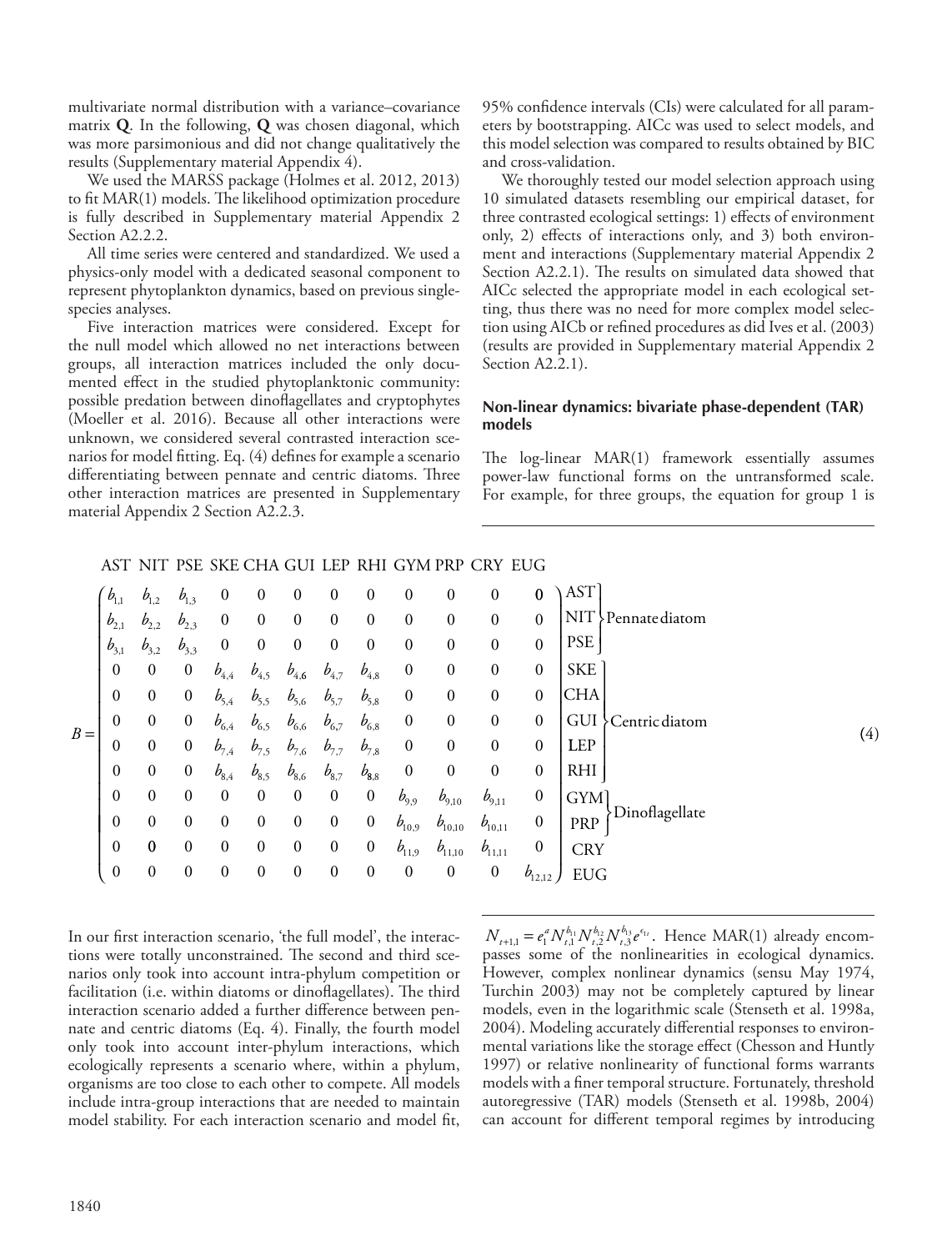different phases separated by threshold values – they are piecewise log-linear. TAR models have been successfully applied to diverse ecological studies (Stenseth et al. 1998a,b, 2004). They can be described by Eq. 5, where in our case two phases are defined:

$$
\mathbf{n}_{t+1} = \mathbf{a} + \begin{pmatrix} \mathbf{B}^{(1)} \mathbf{n}_t + \mathbf{U}^{(1)} \mathbf{u}_t + \epsilon_t^{(1)} & \text{if } x \le \theta \\ \mathbf{B}^{(2)} \mathbf{n}_t + \mathbf{U}^{(2)} \mathbf{u}_t + \epsilon_t^{(2)} & \text{if } x > \theta \end{pmatrix} \tag{5}
$$

where  $\mathbf{n}_t$  is the log abundance at time *t*. The parameters  $\mathbf{B}^{(1/2)}$ ,  $\mathbf{U}^{(1/2)}$  and  $\epsilon_t^{(1/2)}$  have the same meaning as in the usual MAR model but can have different values in different phases. The phase is defined by *x* which can be both an intrinsic state variable (population abundance or growth rate in Stenseth et al. 1998a, Barraquand et al. 2014) or an extrinsic variable (Stenseth et al. 2015) which is compared to a threshold θ. We describe below and in Supplementary material Appendix 5 how the definition of phases and thresholds map to ecological mechanisms like the storage effect and relative nonlinearity of competition.

In order to keep the analyses tractable and the number of parameters reasonable, given the length of the time series, we focused on the two main genera in Arcachon Bay: AST (*Asterionellopsis*) and CHA (*Chaetoceros*, Table 1 for details). According to our findings using log-linear MAR models (see above), they are not supposed to interact, being pennate and centric diatoms respectively. We tested their interactions using the phase-based models to make sure that the absence of reported interaction was not due to hidden nonlinearities.

The first phase-based models, with phase defined through population densities (*x* is defined by AST and CHA abundance in Eq. 5), model possibly complex functional forms of competition between AST and CHA. Competition and response to environmental variables have then separate coefficients for high and low densities of the two plankton groups. This corresponds well to a 'relative nonlinearity of competition' (e.g. Fox 2013). The second, environmentbased phase models (*x* and θ are defined by clusters of environmental conditions in Eq. 5) allow for coefficients to differ depending on environmental conditions. The latter models are particularly relevant to see if a so-called 'storage effect' could happen, in which the effect of abiotic variables on population growth covaries with the values of the environmental variables themselves (Chesson 2000, Ellner et al. 2016).

# **Results**

# **Environmental drivers of population dynamics**

Here, we describe the correlation patterns of environmental drivers and phytoplankton densities in the frequency domain, that helped us, together with ecological knowledge, to select the key environmental drivers used later in ARX(p) and MAR(1) models (Fig. 2).

## *Spectral correlation analyses*

Salinity was related to both freshwater inflow and precipitation, and having all three variables in our final models would not be desirable given their high correlation. As salinity cycles were more often correlated with plankton dynamics (Supplementary material Appendix 1 Fig. A1.18), and this variable also makes biological sense for the plankton niche, we retained only salinity. Irradiance and temperature were also correlated, which was of course logical given that a higher irradiance locally increases the water temperature. Both could have been considered, but we chose to use irradiance as the leading variable summarizing solar energy. Furthermore, on purely statistical grounds, CRY, the only group with differential responses to irradiance and temperature, were more sensitive to irradiance cycles (Supplementary material Appendix 1 Fig. A1.18(c)). Salinity, irradiance and wind energy were therefore the drivers in our physics-based models. We note that nutrients, especially N and Si, were also dependent upon freshwater inflow, which explained their high correlation (Supplementary material Appendix 1 Fig. A1.7).

Most plankton genera showed a strong seasonal response, except for CRY, GUI at Buoy 7 and SKE. The CRY group differed from other algae in its phenology by exhibiting much weaker (if any) periodicity. GUI and SKE may have a stronger long-term (supra-annual) component than other planktonic species (Supplementary material Appendix 6 Fig. A6.2(c) and (j)). Finally, shorter cycles (six months) were apparent for AST, GUI and NIT; these cycles indicate two blooms per year.

## *Nutrient limitations*

In a coastal lagoon with continental inputs such as AB, the odds that concentrations in nutrients would be high enough for plankton uptake to saturate are high. However, using half-saturation values from the literature, we could not demonstrate that nutrient concentrations were saturating for all genera at both sites (Table 2). Si seemed to be non-limiting (despite its general ecological importance for diatoms), as indicated by a saturating uptake function. The high correlation between Si and N led us therefore to select N rather than Si as the main nutrient driver, since it was more likely to be limiting. P seemed to be lacking in comparison to other nutrients, and was therefore considered potentially limiting as well.

#### **Single-species autoregressive models**

When taking all abiotic variables into account, the best model – in the sense of lowest AICc – for most planktonic groups used raw values of nutrient concentrations, as opposed to saturating functions of concentrations or nutrient ratios. This 'absolute concentrations' model was consistent across genera: 7 genera out of 12 were within  $\pm 2$  of the lowest AICc value across all considered models. The best model also included an explicit seasonal component (Table 3).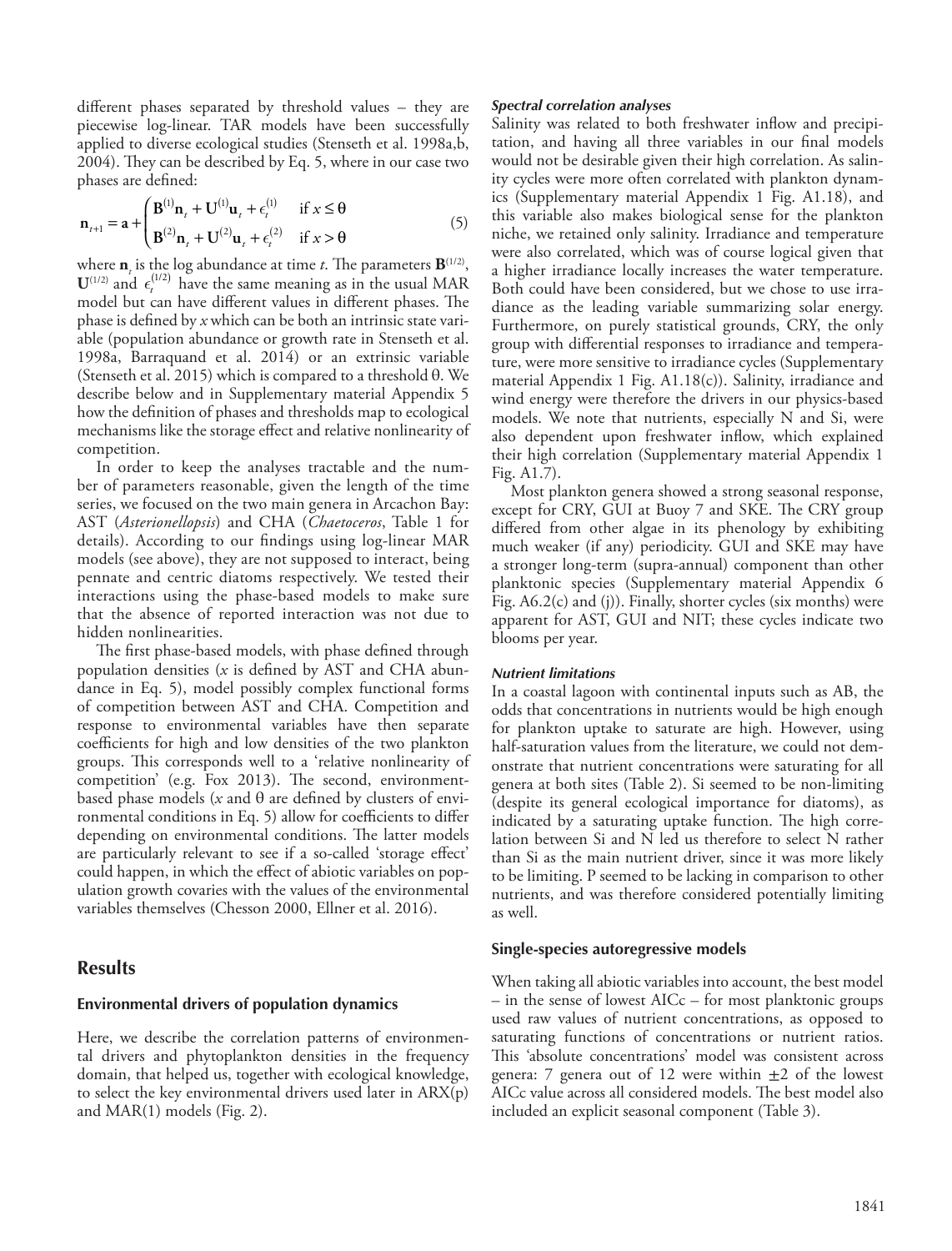Table 3. AICc for models explaining plankton dynamics in Arcachon Bay using physical variables (irradiance, wind energy, salinity) and nutrients (nitrogen and phosphorus), with and without a dedicated season variable. Nitrogen values are either used directly, or clipped with a saturating function. Nutrients were also input as ratios of P/N and Si/N. AICc values within 2 units of the minimum AICc are shown in bold letters for each group. Composition of planktonic groups is described in Table 1.

|            | No season     | Season        | No season  | Season     | No season | Season |
|------------|---------------|---------------|------------|------------|-----------|--------|
|            | No saturation | No saturation | Saturation | Saturation | Ratio     | Ratio  |
| <b>AST</b> | 1430          | 1431          | 1426       | 1427       | 1431      | 1432   |
| <b>CHA</b> | 1708          | 1703          | 1717       | 1706       | 1720      | 1710   |
| <b>CRY</b> | 1187          | 1185          | 1186       | 1185       | 1185      | 1184   |
| <b>EUG</b> | 1005          | 1003          | 1002       | 1002       | 996       | 995    |
| <b>GUI</b> | 1268          | 1272          | 1269       | 1273       | 1271      | 1272   |
| <b>GYM</b> | 1269          | 1260          | 1269       | 1260       | 1266      | 1264   |
| LEP        | 1115          | 1109          | 1113       | 1111       | 1113      | 1112   |
| <b>NIT</b> | 1564          | 1545          | 1557       | 1546       | 1561      | 1546   |
| PRP        | 1128          | 1129          | 1129       | 1130       | 1121      | 1121   |
| <b>PSE</b> | 1571          | 1566          | 1569       | 1569       | 1569      | 1569   |
| <b>RHI</b> | 894           | 893           | 894        | 894        | 893       | 893    |
| <b>SKE</b> | 804           | 811           | 806        | 806        | 808       | 810    |

To decipher which of the abovementioned factors were most important to plankton dynamics, models with subsets of the environmental data were considered. Three models were evaluated (see Methods for details): the full model (physical drivers+nutrients), a model with physical variables only, and a model with nutrients only (Fig. 3). The physicsonly model, which included irradiance, salinity, and wind energy, had the lowest AICc, followed by the full model and finally the nutrient-only model. For the two abundant and widely blooming genera (AST, CHA), the full and physicsonly models were nearly equivalent in terms of ΔAICc but clearly better than the nutrient-only model.

Even though the physics-only model did not account for all the variability in population growth rates  $(R^2 \text{ ranged})$ between 0.12 and 0.27) and density-dependence was, in

general, more influential to explain the overall dynamics than environmental factors, some environmental effects such as those of salinity and wind appeared consistent and common to most planktonic groups (Fig. 4). Seasonality had a strong impact on growth rates – the sign of which depends on the life history of the different genera. Residuals from integrated irradiance had a positive effect, except for AST which is known to be less sensitive to irradiance at Arcachon's latitude (early bloomer), and for PSE and RHI, whose growth rates were driven mostly by variations in wind energy and salinity. Except for a negligible effect on CRY and NIT, wind energy had strong negative impacts on population growth (Fig. 4).

The physics-only model was therefore used for MAR analyses in the following.



Figure 3. Difference between the AICc of a full model, and the AICc of physics-only (salinity, irradiance, wind) and nutrients-only (nitrogen and phosphorus) models. All models use raw nutrient values and an explicit seasonal component. When ΔAICc is negative, the model performs better than the full model to describe the dynamics of each phytoplanktonic group. Physics-only ΔAICc cannot be seen for GUI, GYM and LEP as they are 0. ΔAICc for nutrients-only models were above 40 for CHA. Composition of planktonic groups on the x-axis is described in Table 1.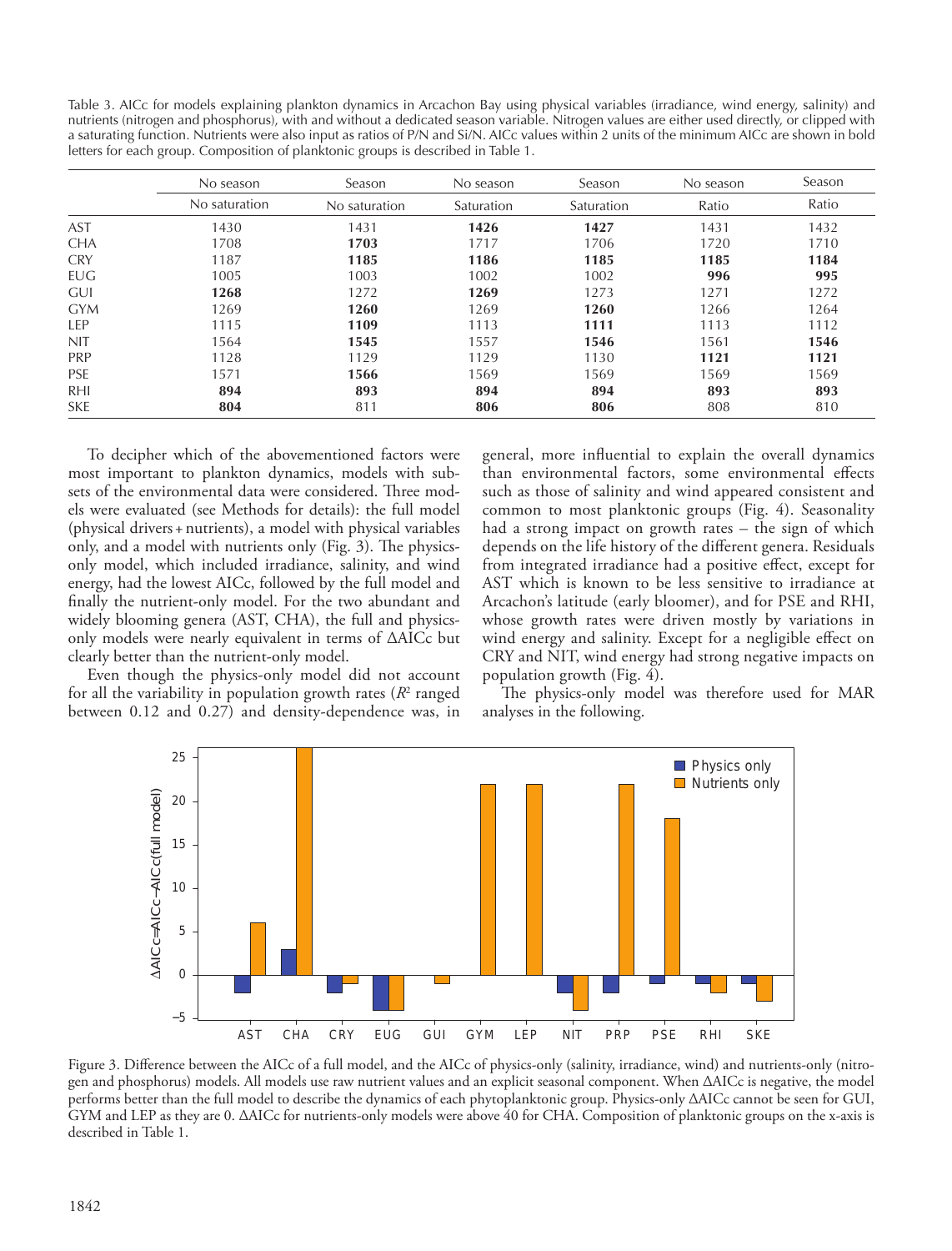

Figure 4. Mean values and standard errors of coefficients from linear models of plankton growth rates against irradiance, wind energy, salinity and a dedicated season component. Composition of planktonic groups on the x-axis is described in Table 1.

#### **MAR(1) models**

Model selection with AICc revealed that both the null model (no interaction) and the third scenario enabling interactions within centric diatoms, within pennate diatoms, and within dinoflagellates (Eq. 4), were the best models to describe data at Teychan and Buoy 7 sites (Table 4). The absence of interactions between pennate and centric diatoms was also confirmed by a more detailed analysis of interactions between the main pennate diatom AST and the main centric diatom CHA. **B** and **C** matrices are presented for Teychan and Buoy 7 in Fig. 5, for the model differentiating pennate and centric diatoms (Eq. 4). Results based on other interaction matrices can be found in Supplementary material Appendix 2 Section A2.2.4. Model fit was checked by examination of residuals (Supplementary material Appendix 2, section A2.2.5) and comparisons between real data and simulations from the fitted model (Fig. 6, see also Supplementary material Appendix 2 and 5).

We found generally that intragroup interactions were at least two times higher than intergroup interactions (often four times higher or more). The interaction matrix structure was found to be similar between sites. Among diatoms, the strongest intragroup regulation was observed for CHA, the second most abundant genus in AB. AST, the most abundant genus, had an average intragroup interaction coefficient when compared to other phytoplanktonic groups. Intergroup coefficients were mostly low and positive when significantly different from zero (Fig. 5). 11 intergroup coefficients were positive at both Teychan and Buoy 7 sites, while only 5 of them were negative and consistent between sites. However, low positive and negative coefficient values might be artefacts, as the model with diagonal **B** was equally supported (Table 4). Covariates played similar roles here as in single-genus models: salinity and wind energy had mostly negative effects while integrated irradiance had positive effects for the majority of planktonic genera. Our simulations of three contrasted ecological settings (Supplementary material Appendix 2 Section A2.2.1) followed by MAR model estimation revealed that the sign and rank of covariate effects were correctly estimated in all ecological settings (there could be a slight underestimation bias, ca 10%).

#### **Bivariate phase-dependent (TAR) models**

The phases were defined either through the species densities (relative nonlinearity scenario) or the general environmental conditions for Teychan (storage effect scenario, Table 5). Phase definition is detailed in Supplementary material Appendix 5, and similar results for Buoy 7 can be found in Supplementary material Appendix 5 Section A5.1.3.

The intergroup interaction coefficients were at least two times lower than the intragroup density-dependence and statistically non-significant. This was true in both bloom (high densities, or favorable environment) and non-bloom (low densities, or unfavorable environment) conditions at both sites. We therefore conclude that there are very few or no interactions between AST and CHA, even when considering more complex nonlinear models.

Table 4. Comparison of model selection criteria for different interaction matrices at Teychan and Buoy 7 sites (Eq. (4) and Supplementary material Appendix 2 Tables A2.5–A2.7 for matrix definition). Values in bold correspond to the more parsimonious models.

|                             | Null   | Unconstrained | Pennate versus centric | Diat versus dino | Inter-phylum |
|-----------------------------|--------|---------------|------------------------|------------------|--------------|
| Teychan AICc                | 11970  | 12 039        | 11 964                 | 11 971           | 12 025       |
| Teychan BIC                 | 12 271 | 12 882        | 12 3 9 8               | 12 533           | 12 631       |
| Teychan $R^2_{\text{pred}}$ | 0.52   | 0.55          | 0.50                   | 0.50             | 0.54         |
| Buoy 7 AICc                 | 8924   | 8980          | 8889                   | 8920             | 8972         |
| Buoy 7 BIC                  | 9196   | 9736          | 9280                   | 9422             | 9517         |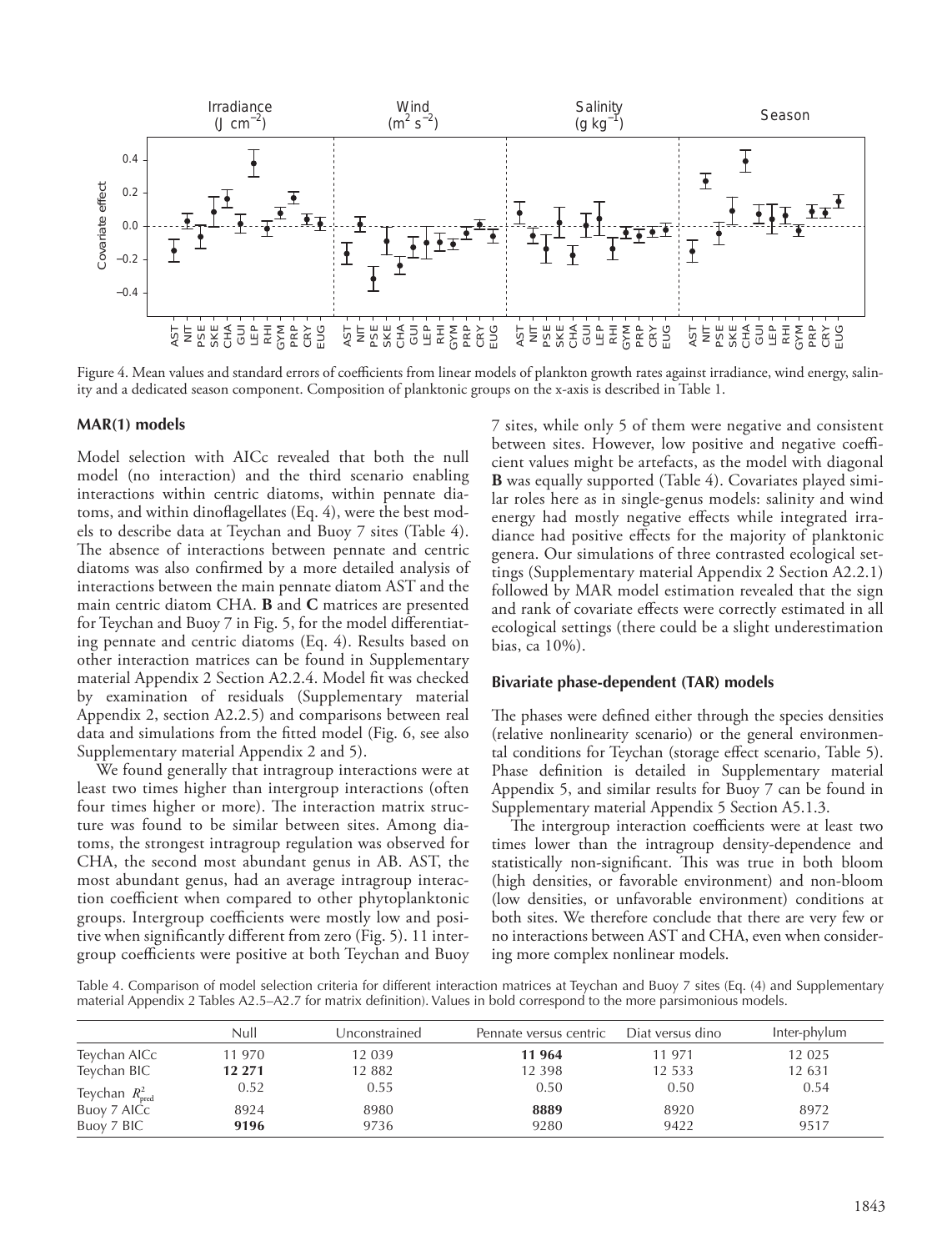

Figure 5. Model coefficients for both variates and covariates (salinity, irradiance, wind energy and season) at Teychan (black) and Buoy 7 (blue), using an interaction matrix with no interaction between pennate (AST, NIT, PSE) and centric (SKE, GUI, CHA, GUI, LEP, RHI) diatoms. 95% significance of coefficients was determined by bootstrapping and is marked by asterisks (\*). The figure should be read as element *i* having effect *eji* on plankton group *j*. The identity matrix was subtracted to the interaction matrix (**B**–**I**) in order to make effects on growth rates comparable. The scale of coefficients is indicated by the blue bar of unit 1 in the upper right corner of the **B**–**I** matrix. Composition of planktonic groups is described in Table 1.

# **Discussion**

Using time series data from both biotic and abiotic components of a coastal ecosystem, we have applied univariate and multivariate autoregressive models to pinpoint the factors driving the joint dynamics of a phytoplankton community. This phytoplankton community was dominated by several genera of pennate and centric diatoms as well as dinoflagellates (grouped at the genus level for most). Because most of these groups overlap in their resource requirements (Reynolds 2006), we expected some degree of competition but relatively different, potentially nonlinear responses to environmental variables. This would have suggested a mechanism of coexistence through temporal variation of the environment (Chesson 2000), despite competition between genera. Our results painted in contrast a rather different picture, with high intragroup density-dependence but no or very weak competition between groups (genera or groups of genera). Although

one of our best models included interactions between genera (within pennate diatoms, within centric diatoms and within dinoflagellates), the interaction coefficients that were significantly different from zero or consistent for both sites were usually positive. These emergent positive interactions may occur because the resulting net effects of all possible biotic interactions with unmeasured taxa are not necessarily negative (e.g. Stone and Roberts 1991), including those mediated by predators or parasites.

The responses to environmental variables were relatively similar among taxa, highlighting irradiance, wind energy and salinity, but there were some notable phenological differences. For example, the most abundant group, AST (mostly *Asterionellopsis glacialis*, Table 1) almost always bloomed first and necessitated lower irradiance, being adapted to cold environments (Kaczmarska et al. 2014). The effects of nutrients were not selected in autoregressive models, even though we considered absolute concentrations, saturating functions of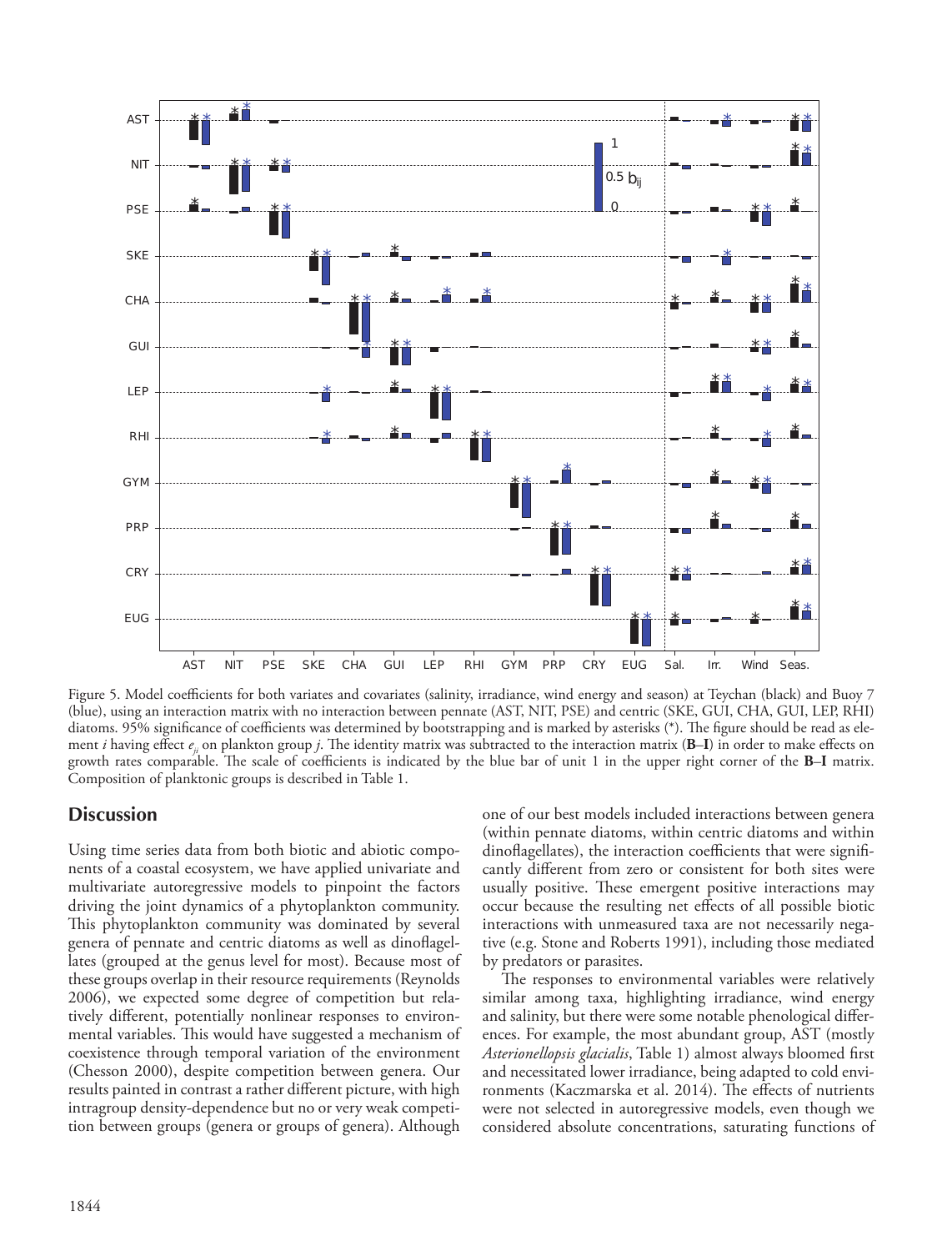

Figure 6. Smoothed states obtained with the Kalman filter used in MARSS package (black line) compared to observations (red dots) for Teychan site, using an interaction matrix with no interaction between pennate (AST, NIT, PSE) and centric (SKE, GUI, CHA, GUI, LEP, RHI) diatoms. Composition of planktonic groups is described in Table 1.

| Table 5. Density- and environment-based TAR model coefficients for a linear model relating growth to log abundance of planktonic groups |  |
|-----------------------------------------------------------------------------------------------------------------------------------------|--|
| for Asterionellopsis (AST) and Chaetoceros (CHA) at Teychan, according to Eq. 5, with integrated irradiance as the main environmental   |  |
| driver. Significant coefficients at the 5% threshold are indicated by *.                                                                |  |

|                   |              |            | Coefficients |                          |          |                         |  |  |  |  |
|-------------------|--------------|------------|--------------|--------------------------|----------|-------------------------|--|--|--|--|
| Model             | Phase        |            | a            | <b>CHA</b><br><b>AST</b> |          | Irradiance $(x10^{-5})$ |  |  |  |  |
| Density-based     | Bloom        | <b>AST</b> | $6.38*$      | $-0.60*$                 | 0.05     | $-2.98$                 |  |  |  |  |
|                   |              | <b>CHA</b> | 3.86         | 0.04                     | $-0.53*$ | $4.22*$                 |  |  |  |  |
|                   | No bloom     | <b>AST</b> | $6.40*$      | $-0.52*$                 | $-0.06$  | $-2.72*$                |  |  |  |  |
|                   |              | <b>CHA</b> | $4.54*$      | $-0.02$                  | $-0.56*$ | $5.53*$                 |  |  |  |  |
| Environment-based | <b>Bloom</b> | <b>AST</b> | $6.47*$      | $-0.53*$                 | $-0.05$  | $-2.94*$                |  |  |  |  |
|                   |              | <b>CHA</b> | $3.21*$      | 0.01                     | $-0.47*$ | $5.75*$                 |  |  |  |  |
|                   | No bloom     | AST        | $5.48*$      | $-0.48*$                 | $-0.01$  | $-2.81$                 |  |  |  |  |
|                   |              | <b>CHA</b> | $5.33*$      | 0.01                     | $-0.65*$ | $4.50*$                 |  |  |  |  |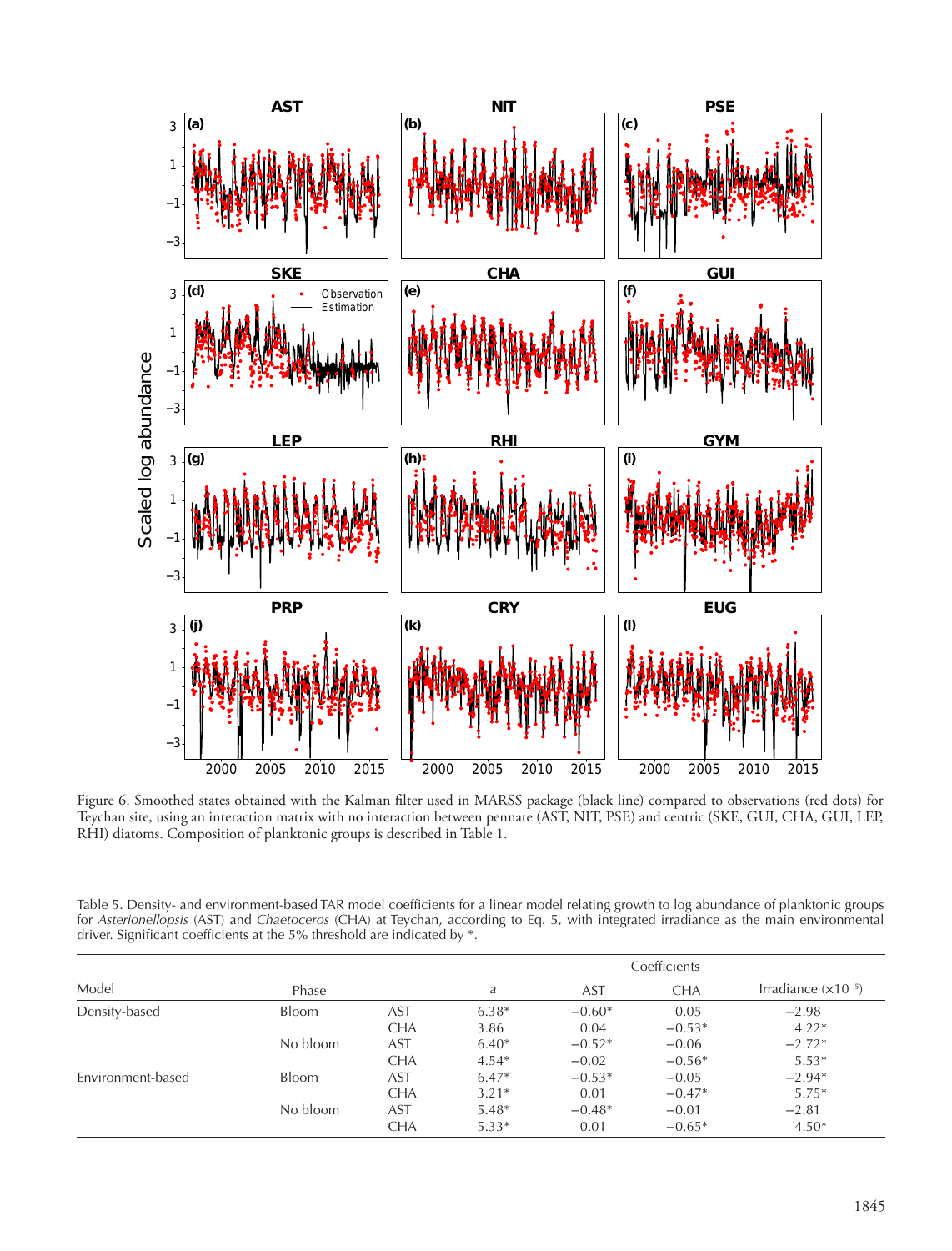these concentrations, and ratios of nutrient concentrations. There was, however, a possible impact of nitrogen but it was neither high nor consistent enough across groups to be considered a key driver, compared to other abiotic factors like irradiance or wind. Our results were similar for the two study sites, Teychan and Buoy 7, which were both largely influenced by the ocean, being respectively in the main channel and outer part of Arcachon Bay. Tidal movements may also connect Buoy 7 and Teychan populations; this could explain some of the similarity in the responses to environmental variables for the two stations.

Our models relied on the assumption of log-linearity in population growth rates (PGRs), which amounts to assume a multiplicative, power-law equation for the untransformed densities. Both PGR-log(density) curves (Supplementary material Appendix 2 Fig. A2.1) and examination of residuals (Supplementary material Appendix 2, section A2.2.5) did not reject this hypothesis. Because examination of residuals of time series models can sometimes be ambiguous with noisy data, to be sure that alternative modeling choices could not alter our results, we fitted supplementary nonlinear competition models on the two main genera corresponding to pennate and centric diatoms (AST and CHA respectively; Supplementary material Appendix 5). These included Ricker-based Lotka–Volterra (LV) competition (Ives et al. 1999b) (Supplementary material Appendix 5 Section A5.2) and two phase-dependent models (i.e. piecewise log-linear Stenseth et al. 1998a, 2015). The Ricker-LV model fitted the data to some extent but did not produce realistic dynamics (Supplementary material Appendix 5 Fig. A5.4) compared to MAR(1) models. The phase-dependent models mimicked relative nonlinearity of competition, by allowing the phase to depend on density values, and the storage effect mechanism (Chesson 2000), by allowing the phase to depend on environmental conditions (Supplementary material Appendix 5). The phase-dependent models produced very similar results to the basic MAR(1) log-linear model: no significant interactions were found in any phase, and the phases did not differ, which rejects the storage effect and relative nonlinearity. We are therefore confident that 1) the log-linear assumption at the heart of the MAR(1) model is appropriate for our data and 2) there is an absence of interactions between the two most abundant genera (AST and CHA), so that our MAR(1) model including phylogenetic information in the interaction matrix (i.e. weak interactions within pennate and centric diatom groups, as well as dinoflagellates) is quite robust.

We now discuss the likely reasons behind this absence of intergroup competition, as well as the effects of physical environmental drivers on phytoplankton population dynamics that we found.

## **Phytoplankton responses to environmental variation**

There is a strong influence of the season on phytoplankton growth processes. We have taken into account this variation through an explicit seasonality variable to avoid

collinear regressors in our models, as did most other MAR plankton studies (Ives et al. 1999a, Klug and Cottingham 2001, Beisner et al. 2003, Hampton and Schindler 2006, Hampton et al. 2006, 2008, Griffiths et al. 2015, Gsell et al. 2016). The season variable aggregates, of course, the effect of several covariates that have seasonal variation. Therefore, all the other variables, that are deseasonalized, have to be interpreted as deviations from the overall seasonal pattern.

With these limitations in mind, it is remarkable that both wind energy and salinity had mostly negative effects, meaning that more wind or more salinity than expected at a particular time of year has detrimental effects on planktonic population growth. Why wind has a consistently negative effect is not clear. Wind has different effects at different spatial scales. At very large spatial scales (>100km2 ), wind can have disruptive effects on oceanic currents and change the stratification outside coastal areas. In turn, a change in large-scale currents can create favorable conditions for blooms, as shown for the Bay of Biscay where AB is located (Díaz et al. 2013). At slightly smaller scales  $(m^2 \text{ to } km^2)$ , wind is generally expected to create large-scale turbulence, which is then cascaded to small-scale eddies and dissipated as heat at the micrometer scale. Despite the development of multiple modeling studies (Huisman et al. 1999a, Guasto et al. 2012, Nguyen and Fauci 2014), field observations and experiments in the laboratory are not conclusive on the effect of small-scale turbulence (providing mixing and heat) generated by larger-scale phenomena (Peters and Marrasé 2000). Microscale turbulence can lower the sinking rate of diatoms thanks to increased aggregation (Reynolds 2006) and improve nutrient assimilation (Margalef 1978, Thornton 2002). However, other studies have shown that an increase in flow velocity results in decreased growth rates and increased mortality of phytoplankton (Li et al. 2013, Garrison and Tang 2014), especially for dinoflagellates (Peters and Marrasé 2000, Llaveria et al. 2009). Increased turbulence has also been shown to increase the encounter rate of prey and predators (Kiørboe and Saiz 1995), although the relationship between clearance rates and turbulence is nonmonotonic (Saiz and Kiørboe 1995). Moreover, an increase in turbulence may lead to resuspension of sediments and therefore more turbid waters and lower light availability. The buffering of incoming solar energy could then explain the observed negative effect of wind energy on phytoplankton growth (Gervais et al. 1997, Glé et al. 2007).

Salinity is another dominant factor in other coastal areas, that can prove at times even more influential than nutrient loads (Irwin et al. 2012, Gasiūnaitė et al. 2005). Scheef et al. (2013) called for the use of salinity as a discriminating factor for estuarine environments in MAR analyses. Some diatoms have indeed lower growth rates when salinity increases (Balzano et al. 2011), which could explain our mostly negative effects on plankton growth. An alternative hypothesis is that salinity is inversely related to freshwater inflow and therefore nutrient loads. As we found few direct effects of nutrients, it seems more logical to assume that salinity might have a negative effect for other reasons than its inverse relationship to nutrient load. Salinity is therefore most likely to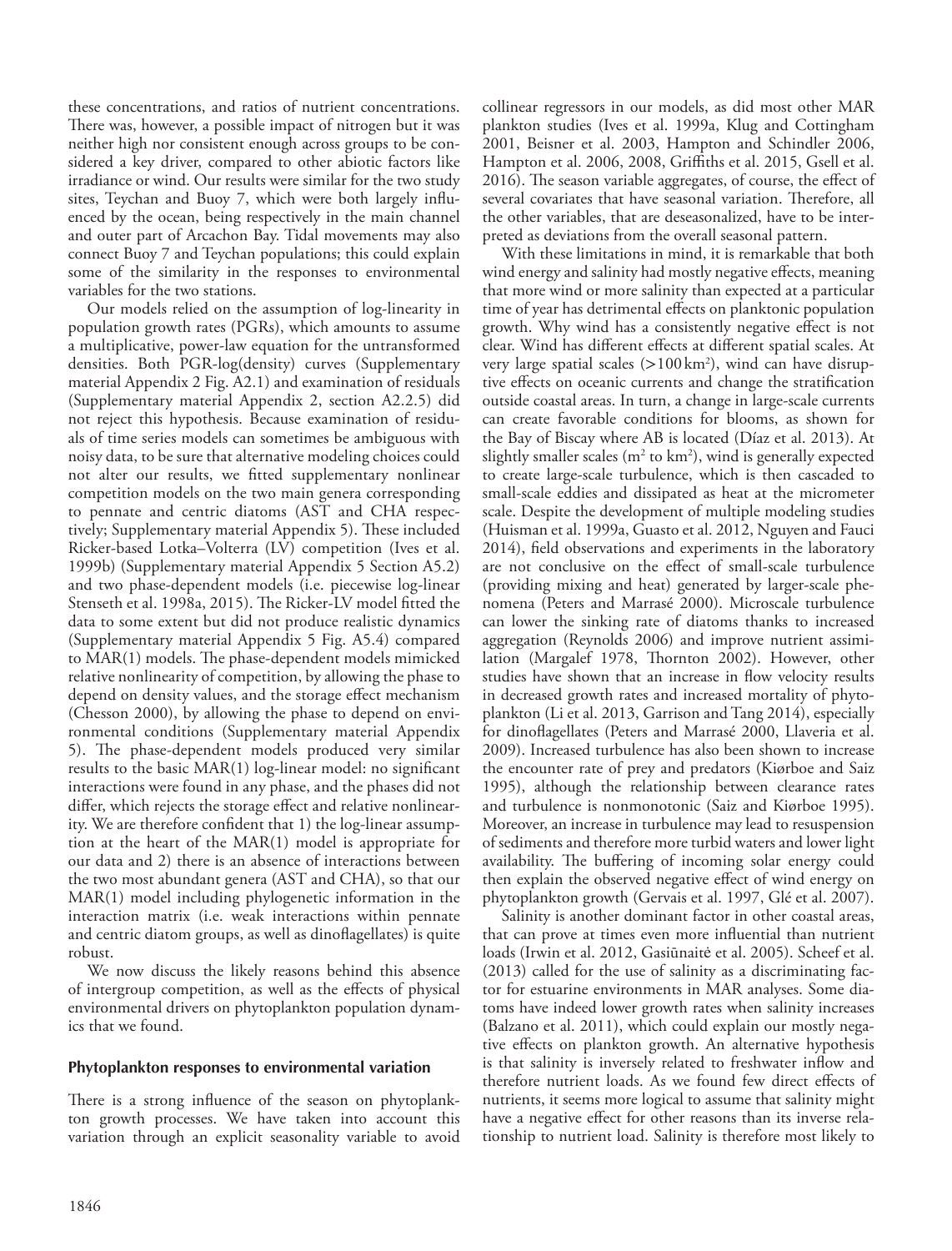influence phytoplankton growth directly through physiological adaptations (e.g. tolerance range due to osmotic processes, Kirst 1990) or indirectly through concentration effects other than nutrients (e.g. a higher freshwater inflow can dilute chemicals harmful to algae).

## **No (or weak) interspecific competition**

The absence of competition in our system was surprising, because we expected to find results similar to Descamps-Julien and Gonzalez (2005), i.e. a coexistence in spite of marked competition, mediated by differential responses to environmental variation. Our detailed comparison of nonlinear community models for AST versus CHA (Table 5, Supplementary material Appendix 5) is similar to their comparison of *Fragilaria* (pennate diatom) versus *Cyclotella* (centric diatom); except ours was field-based rather than based on experimental data. But we did not find such competition.

That said, nutrient depletion could occur on a fast timescale and stay undetected at the two weeks timescale. However, this fast resource sharing would likely imply nearly equal intra- and inter-group competition (Scranton and Vasseur 2016), which we did not observe. Our observational results therefore contrast widely with the classic experiments of Titman (1976) and Tilman et al. (1982) that showed competition for resources, in a context of well-defined niches related to nutrients. It is possible that under the differing circumstances considered here, entirely new drivers, e.g. predators or parasites, take over the regulation of phytoplankton growth. We discuss this possibility further below.

Among the few intergroup interactions that were consistent across sites, we observed more positive than negative interactions (Fig. 5). This can be due to hidden players that generate positive interactions. Although we concede that there is a possibility for positive interactions to emerge if the seasonal variable does not fully correct for shared seasonal trends, positive interactions can also be genuine ecological phenomena, due for instance to predation (de Ruiter and Gaedke 2017). A number of plankton MAR studies have explicitely forbidden positive interactions between phytoplankton groups from their models (Ives et al. 2003, Huber and Gaedke 2006, Hampton et al. 2008), which in turn suggests that positive interactions could be more common than what previous multivariate time series analyses concluded.

#### **What about neutral dynamics?**

Neutral dynamics sensu Hubbell (2001), i.e. ecological drift in a zero-sum game, is likely not a main force here because of the fluctuations in numbers across 6 orders of magnitude, as we mentioned in our introduction. However, there are other models of neutral community dynamics that may apply here, such as Mutshinda and O'Hara (2011) or Loreau and de Mazancourt (2008). Loreau and de Mazancourt (2008) present a variant of the discrete-time Lotka–Volterra model (Ives et al. 1999b) with demographic and environmental stochasticity. In the neutral case, the species compete with each other by an equal amount (including intraspecifically), and yet vary synchronously under the influence of a joint environment. Stabilizing niche differences are progressively introduced through a parameter  $\alpha$  that weights the importance of inter-relative to intra-specific/intra-group interactions. Mutshinda and O'Hara (2011) do the same with Gompertz density-dependence. Our results may be relevant in two ways for theoretical community dynamics studies investigating similarly niche and neutral processes.

First, in our study, species not only vary in partial synchrony under a joint environment, but intragroup interactions also dwarf intergroup interactions (i.e.  $\alpha$  small in the second model of Loreau and de Mazancourt 2008). In this case, the Loreau and de Mazancourt (2008) model is not neutral anymore and it contains stabilizing mechanisms for coexistence (sensu Chesson 2000). In our case, the reasons for such stabilizing niche differences are yet to be discovered. It would be of general interest to know whether other studies using long time series of phytoplankton can find results close to ours, or instead manage to get near-neutral dynamics. If coexistence occurs through stabilizing niche differences, observing intergroup interactions that are very small may be in fact logical: the criteria for coexistence in theoretical Lotka–Volterra communities require intergroup competition to be much lower than intragroup competition in large communities (Barabás et al. 2016).

Mutshinda et al. (2016) recently reported on ecological equivalence – neutrality – between species (or morphotypes) using a long-term phytoplankton dataset similar to ours (the L4 dataset in the English Channel). Ecological drift was modeled by assuming that the fraction of the phylum biomass attributed to each species was on average equal to the fraction realized in the previous week. Though we commend the extensive hierarchical modeling of Mutshinda et al. (2016), the fraction realized is an aggregate community property, not directly related to neutral dynamics, unlike weights based on MAR coefficients developed by Mutshinda and O'Hara (2011). Better understanding the relationship between 'neutrality' sensu Loreau and de Mazancourt (2008), Mutshinda and O'Hara (2011) versus Mutshinda et al. (2016) might help to clarify whether the L4 phytoplankton community is truly neutral within phyla (diatoms versus dinoflagellates, Mutshinda et al. 2016). If this was the case, the L4 phytoplankton community would indeed have widely different community dynamics than in AB where stabilizing mechanisms dominate.

Our second insight is that we found a clear log-linearity of the relationship between population growth rates and population densities (Supplementary material Appendix 2 Fig. A2.1, Supplementary material Appendix 2 Section A2.2.5, and Supplementary material Appendix 5), i.e.

$$
r_{i,t} = \ln(N_{i,t+1}) - \ln(N_{i,t}) \propto \sum_{j=1}^{S} b_{ij} \ln(N_{j,t})
$$
 (6)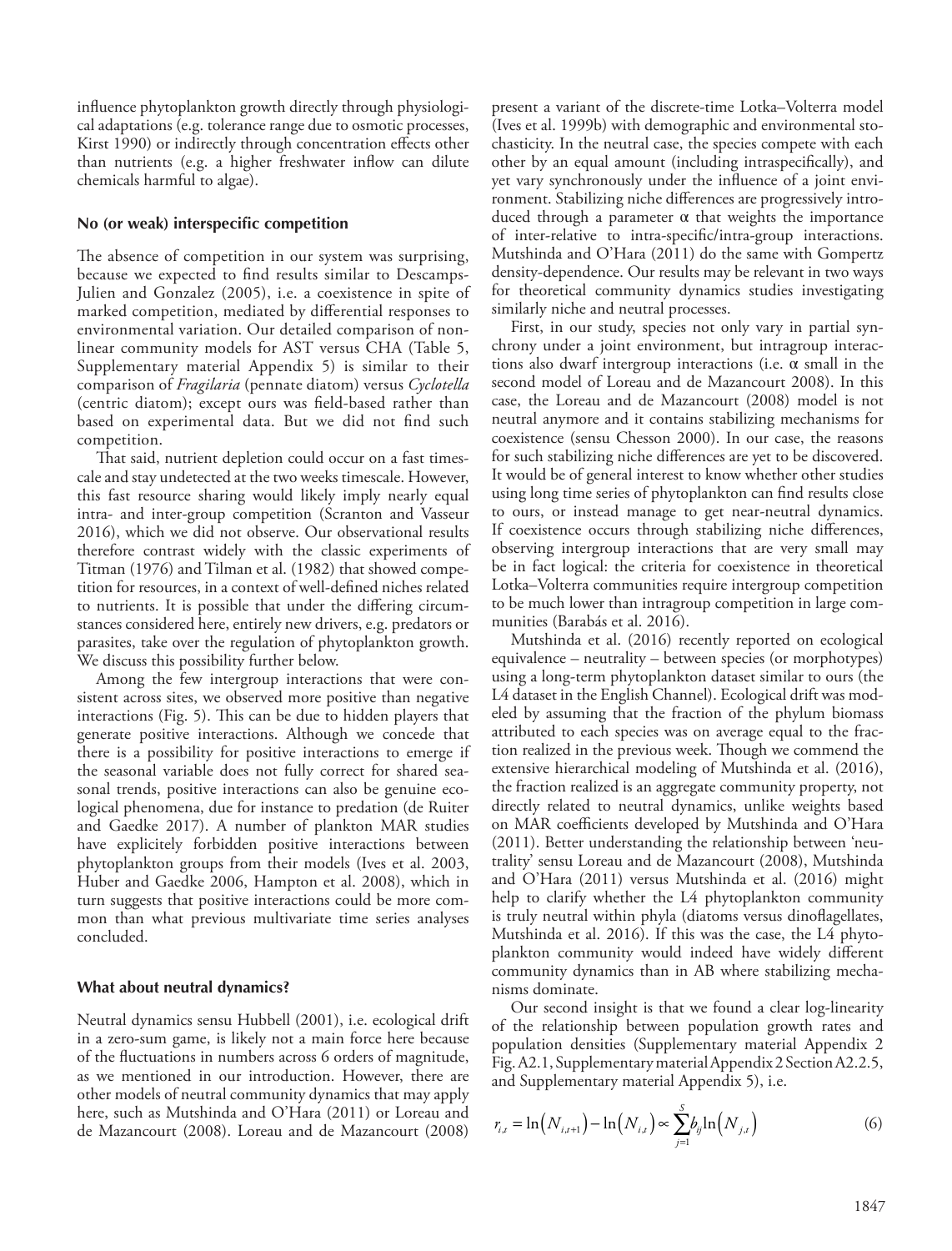This is the MAR formulation with Gompertz density-dependence, rather than Ricker density-dependence (used for discrete-time equivalents to the Lotka–Volterra model) as in Loreau and de Mazancourt (2008)

$$
r_{i,t} = \ln(N_{i,t+1}) - \ln(N_{i,t}) \propto \sum_{j=1}^{S} b'_{ij} N_{j,t}
$$
 (7)

where  $b'_{ij} = -r_m \alpha / K'$  when  $i \neq j$  using Loreau and de Mazancourt (2008)'s notations. Gompertz community dynamics (Ives et al. 1999b, Mutshinda and O'Hara 2011) might therefore provide a better niche or neutral null model than Ricker dynamics, despite the clear Lotka-Volterra connection of the latter (Loreau and de Mazancourt 2008). Although some modifications of the Gompertz model might be useful around zero densities in a theoretical setting, it is clearly the better model for our data. An approximately Gompertz density-dependence might arise when large fluctuations in densities are combined with saturating functional relationships between process rates and densities, that weaken the effect of an added competitor or facilitator once high densities are reached.

## **Comparison to biotic drivers in similar ecosystems, and taxonomic issues**

We found no interaction between diatoms and our mixotrophic/heterotrophic dinoflagellates, which contrasts with the findings of Gsell et al. (2016). Such interactions between classes are highly variable in other studies: Scheef et al. (2012) only found a positive effect of dinoflagellates on diatoms while Griffiths et al. (2015) estimated a negative effect of autotrophic and mixotrophic dinoflagellates on diatoms in their coastal site and a positive effect of diatoms on heterotrophic dinoflagellates in their offshore site (ca 40 km away). Surprisingly, in our study, cryptophytes do not affect and are not affected by other phytoplankton groups at both sites; we expected this abundant group with known interactions to other groups to exhibit some significant interactions. In another plankton study, Klug et al. (2000) found a negative effect of cryptophytes on dinoflagellates in one location and no effect in another site (Klug and Cottingham 2001). Basic ecological information suggests that dinoflagellates can have a negative effects on cryptophyte population dynamics (through predation, Moeller et al. 2016), but these seem to be quite difficult to recover.

The above summary of plankton MAR studies suggests that patterns of interactions between broad plankton groups, at the class or phylum level (diatoms/dinoflagellates/ cryptophytes etc.) are highly inconsistent between places and periods of study. These idiosyncratic results might be due – among other factors – to the aggregation of heterogenous genera and species with different traits and dynamics. For this reason, Griffiths et al. (2015) suggested that improving taxonomic resolution, as we did, would help to estimate more precisely competitive or predatory interactions

between plankton groups. However, we did not estimate stronger interactions despite having quite long time series, which suggests that interspecific competition at least may in fact not exist in many (phyto)plankton datasets. To our knowledge, our inference of interactions using MAR models on field data, at a fine taxonomic scale, can only be compared to the detailed freshwater study of Huber and Gaedke (2006). Interspecific interactions within diatoms were only found between one centric species and one pennate species in Huber and Gaedke (2006), but were not a common pattern: their results tend therefore to concur with ours.

New techniques to structure interaction matrices applied to metabarcoding data may hold promise to infer interactions at the species level (Ovaskainen et al. 2017) in the future, although metabarcoding currently presents its unique set of challenges, such as data compositionality (Cao et al. 2017). In any case, we recommend that future studies use simulations mimicking the study design as we (Supplementary material Appendix 2 Section A2.2.1) and Ovaskainen et al. (2017) did. Simulations are essential to verify that statistical models are able to infer interactions for a given observational study design and a range of ecological settings.

# **Hidden (biotic) drivers**

Effects of phytoplankton natural enemies can be quite important (Klug et al. 2000, Ives et al. 2003, Huber and Gaedke 2006, Gsell et al. 2016) but were unknown for AB. There is only one study on the effect of viruses in AB, which shows no viral control of plankton but a high potential for viral lysis during blooms (Ory et al. 2010). Zooplankton is another potential compartment that could be involved in regulating phytoplankton, notably by creating the high intragroup density-dependence observed. Zooplankton populations show spatial heterogeneity in species composition (Castel and Courties 1982, Tortajada et al. 2012) over AB, but most of the temporal biomass variation is synchronous (D'Elbee and Castel 1995). If zooplankton plays a dynamical role here, this may explain why there are so little differences in coefficient estimates between Buoy 7 and Teychan.

Predators can induce strong intragroup competition (Haydon 1994, Vallina et al. 2014, Barabás et al. 2013), which helps coexistence, but they can also contribute to coexistence in other ways. They can promote apparent facilitation between species, which could explain the positive interactions found in our study (Abrams et al. 1998, Barraquand et al. 2015, de Ruiter and Gaedke 2017). However, some caution is needed; in a well-mixed environment, sharing predators can have the same dynamical consequences as sharing resources, and the species that resist better predation can end up excluding the others. This depends largely on the shape of predator numerical responses (Holt 1977, Abrams et al. 1998), that are clearly unknown in our case. Thus natural enemies can maintain diversity, but their effects vary depending on the context. However, they seem like a likely cause for explaining the high intraspecific density-dependence observed.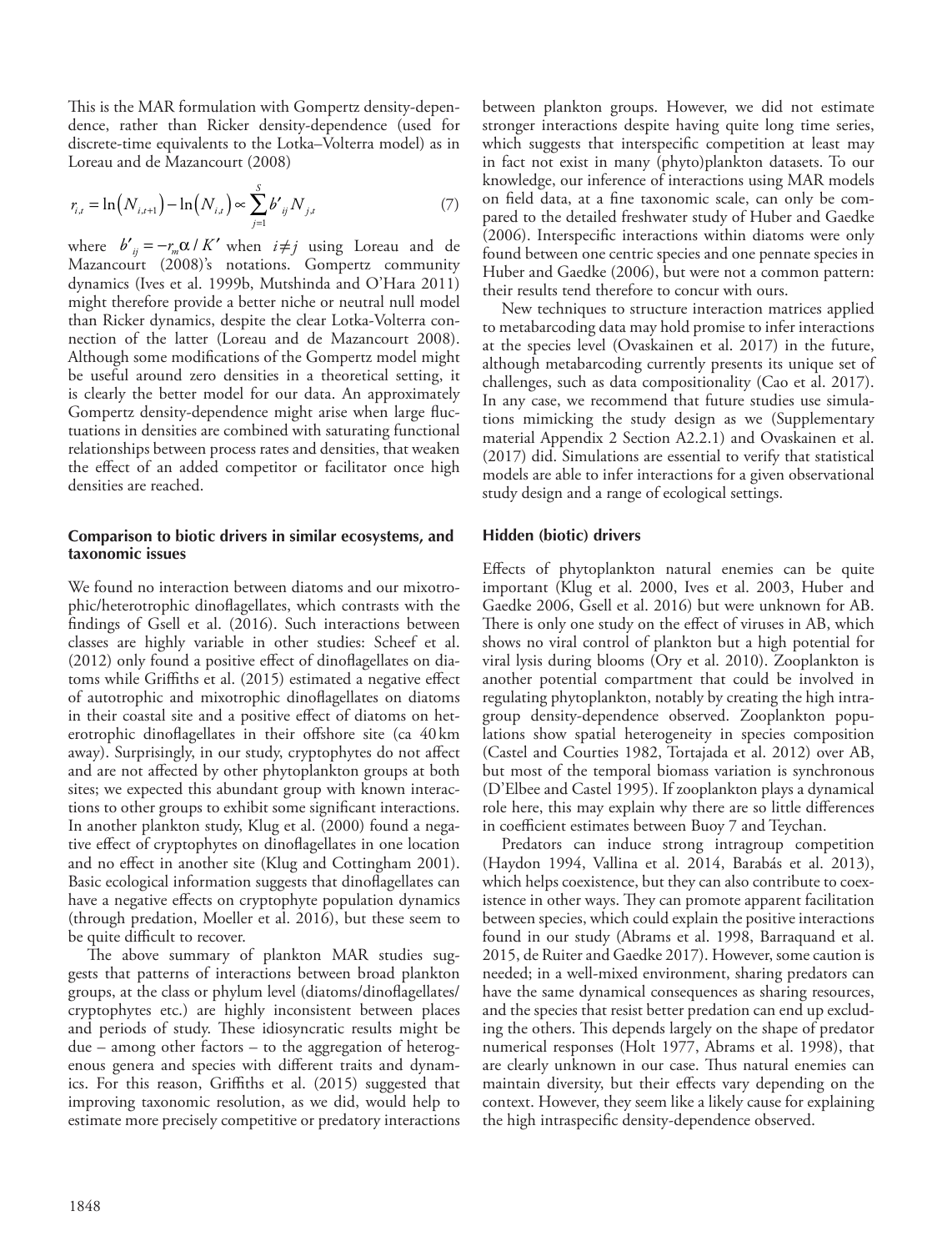Parasitism, predation and competition with other algae (from pico- or nano-phytoplankton to macroalgae) are potential regulating factors (Huber and Gaedke 2006), but other variables may emerge as drivers of plankton dynamics and coexistence. These range from toxic compounds and allelopathy (Felpeto et al. 2018) to auxotrophy (Gobler et al. 2007, Tang et al. 2010) to hydrodynamic features.

# **Towards a more mechanistic study of phytoplankton community dynamics**

In land plants, coexistence can be relatively high-dimensional and depend on a great variety of traits, which are themselves not directly related to abiotic resources such as nitrogen or phosphorus (Kraft et al. 2015). This is also quite likely to happen for phytoplankton. The phytoplankton groups that we studied, diatoms in particular, often live in colonies of differing shapes and sizes: these factors are likely to impact community dynamics and coexistence. The colonial nature and shapes of diatoms are known to interact with patterns of very-small scale turbulence (Margalef 1978, Reynolds 2006), and microscale hydrodynamics does affect plankton growth and coexistence (Huisman et al. 1999b). Much in the same way that small-scale spatial structure can be pivotal to land plant coexistence (e.g. through vertical shading, Onoda et al. 2014), the interplay between microscale hydrodynamics and phytoplankton structure (cell shape, cell size, coloniality) is likely to be important for phytoplankton coexistence. Current models have started to investigate the joint effects of cell size and turbulence on persistence (Portalier et al. 2016), but much remains to be done with respect to cell shape and coloniality (see Nguyen and Fauci 2014 for a hydrodynamics study).

This study highlighted that intragroup competition is much stronger than intergroup competition in our coastal phytoplankton community. This contrasts widely with other types of models invoking temporal fluctuations in the environment (Descamps-Julien and Gonzalez 2005, Li and Chesson 2016) that counteract effects of competition for resources. However, this rejection of 'paradox of the plankton models' does not imply that all interactions between species are unimportant to species coexistence. Other features of phytoplankton life histories may need to be explored to better comprehend the full effect of interactions on plankton interlinked population dynamics, e.g. sexual reproduction in phytoplankton ensures a rather rich demography (D'Alelio et al. 2010). Having several life-stages increases the possibility for interactions such as predation to affect community dynamics without these interactions being detectable using aggregated biomass or counts at the species or genus level (Oken and Essington 2015) – one of the limitations of count-based studies like ours.

To sum up, both demography and microscale hydrodynamics, together with natural enemies, might be needed to understand coexistence in phytoplankton. Although the sessile nature of land plants and the stability of forests contrast with the extremely motile, dynamic nature of the marine environment, some suggestions for further work may be transferable from plant to plankton ecology. A likely driver of stabilizing niche differences in tropical forests are Janzen-Connell effects where greater intraspecific than interspecific competition occurs at the seed and seedling stage, through combined effects of spatial structure of the seed rain and natural enemies (Bagchi et al. 2014, Comita et al. 2014). Although the specific mechanisms at work will undoubtedly be different in phytoplankton, the idea that microscale spatial structure, stage structure and natural enemies may all interact to create stabilizing niche differences holds promise. A more demographic, small-scale perspective may help us to move beyond simple 'paradox of the plankton' models and better explain the puzzling phytoplanktonic diversity.

*Acknowledgements* – This study could not have been performed without the dedicated, long-term data collection of the REPHY programme undertaken by Ifremer, for which we are deeply grateful. This work owes much to Nadine Neaud-Masson, Myriam Rumèbe, and Claire Méteigner who performed phytoplankton counts, as well as to Florence d'Amico for hydrological measurements. We would also like to acknowledge the contribution of Loïc Rigouin, who kindly provided Fig. 1, and Météo France, who contributed meteorological data. Grégoire Certain, Florian Hartig and Jarad Mellard provided constructive comments on drafts. This study was supported by the French ANR through LabEx COTE (ANR-10-LABX-45). *Author contributions* – FB and CP contributed equally to this publication.

# **References**

- Abbott, K. C. et al. 2009. Environmental variation in ecological communities and inferences from single-species data. – Ecology 90: 1268–1278.
- Abrams, P. A. et al. 1998. Apparent competition or apparent mutualism? Shared predation when populations cycle. – Ecology 79: 201–212.
- Aminot, A. and Kérouel, R. 2004. Hydrologie des écosystèmes marins. – IFREMER, Brest.
- Aminot, A. and Kérouel, R. 2007. Dosage automatique des nutriments dans les eaux marines. – IFREMER, Brest.
- Bagchi, R. et al. 2014. Pathogens and insect herbivores drive rainforest plant diversity and composition. – Nature 506: 85–88.
- Balzano, S. et al. 2011. Effects of salinity on the growth rate and morphology of ten *Skeletonema* strains. – J. Plankton Res. 33: 937–945.
- Barabás, G. et al. 2013. Emergent neutrality or hidden niches? – Oikos 122: 1565–1572.
- Barabás, G. et al. 2016. The effect of intra- and interspecific competition on coexistence in multispecies communities. – Am. Nat. 188: E1–E12.
- Barraquand, F. et al. 2014. Overcompensation and phase effects in a cyclic common vole population: between first and secondorder cycles. – J. Anim. Ecol. 83: 1367–1378.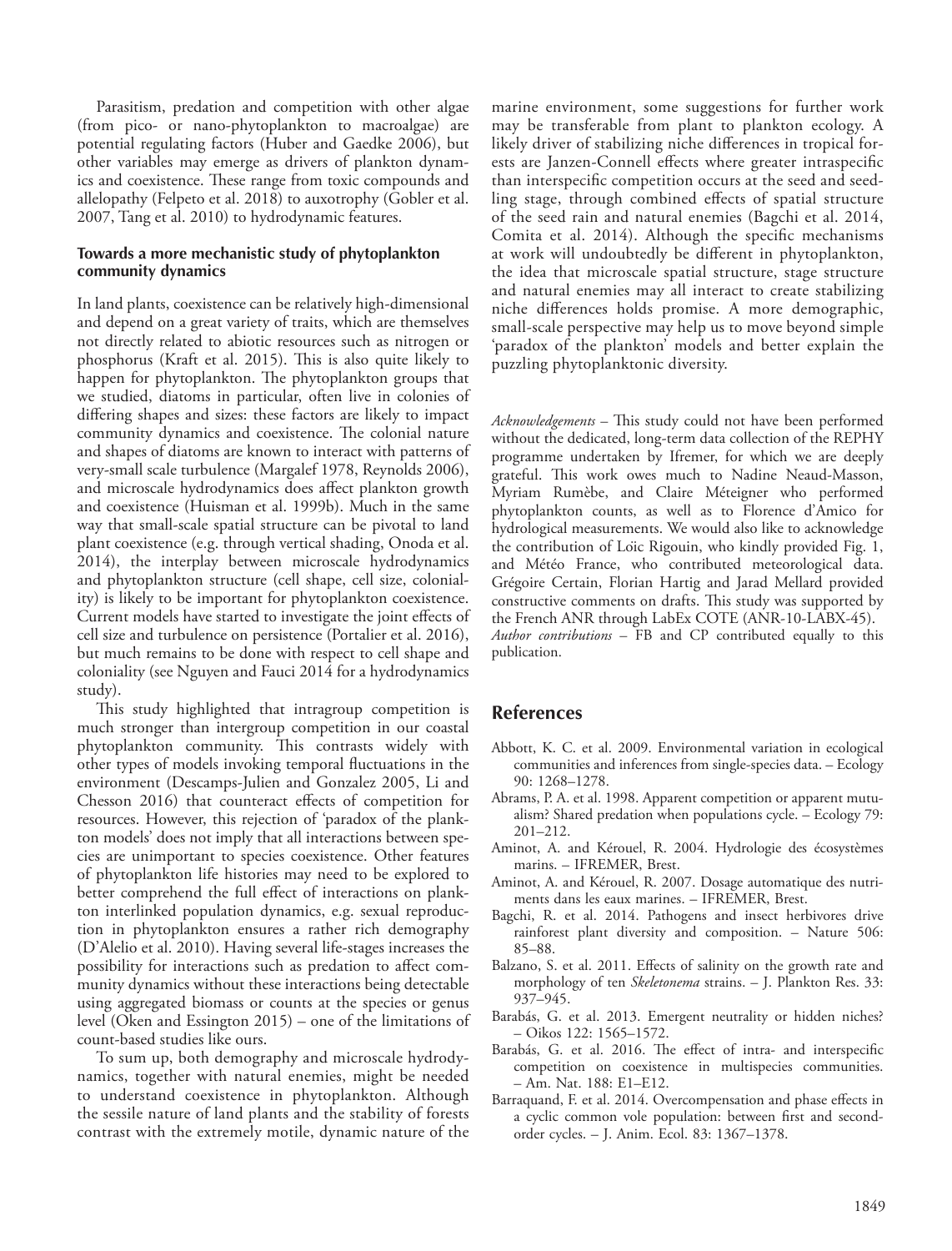- Barraquand, F. et al. 2015. Indirect effects of primary prey population dynamics on alternative prey. – Theor. Popul. Biol. 103: 44–59.
- Barraquand, F. and Picoche, C. 2018. PhytoplanktonArcachon\_ MultivariateTimeSeriesAnalysis, ver. v1). Zenodo. – <http:// doi.org/10.5281/zenodo.1326510>.
- Beisner, B. E. et al. 2003. The effects of an exotic fish invasion on the prey communities of two lakes. – J. Anim. Ecol. 72: 331–342.
- Belsley, D. A. 1991. A guide to using the collinearity diagnostics. – Comput. Sci. Econ. Manage. 4: 33–50.
- Benincà, E. et al. 2008. Chaos in a long-term experiment with a plankton community. – Nature 451: 822–825.
- Bouchet, J. 1993. Stratifications, fronts halins dans une lagune mésotidale (Bassin d'Arcachon-France). – In: 3e Colloque International d'Océanographie du Golfe de Gascogne. Station Marine d'Arcachon, Arcachon, pp. 33–39.
- Cao, H.-T. et al. 2017. Inferring human microbial dynamics from temporal metagenomics data: pitfalls and lessons. – BioEssays 39.
- Castel, J. and Courties, C. 1982. Composition and differential distribution of zooplankton in Arcachon Bay. – J. Plankton Res. 4: 417–433.
- Chesson, P. 2000. Mechanisms of maintenance of species diversity. – Annu. Rev. Ecol. Syst. 31: 343–366.
- Chesson, P. and Huntly, N. 1997. The roles of harsh and fluctuating conditions in the dynamics of ecological communities. – Am. Nat. 150: 519–553.
- Comita, L. S. et al. 2014. Testing predictions of the Janzen–Connell hypothesis: a meta-analysis of experimental evidence for distance- and density-dependent seed and seedling survival. – J. Ecol. 102: 845–856.
- D'Alelio, D. et al. 2010. The time for sex: a biennial life cycle in a marine planktonic diatom. – Limnol. Oceanogr. 55: 106–114.
- D'Alelio, D. et al. 2016. Ecological-network models link diversity, structure and function in the plankton food-web. – Sci. Rep. 6: 21806.
- Dakos, V. et al. 2009. Interannual variability in species composition explained as seasonally entrained chaos. – Proc. R. Soc. B 276: 2871–2880.
- David, V. et al. 2012. Spatial and long-term changes in the functional and structural phytoplankton communities along the French Atlantic coast. – Estuar. Coast. Shelf Sci. 108: 37–51.
- D'Elbee, J. and Castel, J. 1995. Evolution spatio-temporelle du zooplancton dans le bassin d'Arcachon: le rôle des variables de milieu. – Cah. Biol. Mar. 36: 33–45.
- de Ruiter, P. C. and Gaedke, U. 2017. Emergent facilitation promotes biological diversity in pelagic food webs. – Food Webs 10: 15–21.
- Dennis, B. et al. 2006. Estimating density dependence, process noise, and observation error. – Ecol. Monogr. 76: 323–341.
- Descamps-Julien, B. and Gonzalez, A. 2005. Stable coexistence in a fluctuating environment: an experimental demonstration. – Ecology 86: 2815–2824.
- Díaz, P. A. et al. 2013. Climate variability and oceanographic settings associated with interannual variability in the initiation of *Dinophysis acuminata* blooms. – Mar. Drugs 11: 2964–2981.
- Doncaster, C. P. 2009. Ecological equivalence: a realistic assumption for niche theory as a testable alternative to neutral theory. – PLoS One 4: e7460.
- Ellner, S. P. et al. 2016. How to quantify the temporal storage effect using simulations instead of math. – Ecol. Lett. 19: 1333–1342.
- Felpeto, A. B. et al. 2018. Allelopathy prevents competitive exclusion and promotes phytoplankton biodiversity. – Oikos 127: 85–98.
- Fisher, T. et al. 1988. Phytoplankton, nutrients and turbidity in the Cheesapeake, Delaware and Hudson Estuaries. – Estuar. Coast. Shelf Sci. 27: 61–93.
- Fox, J. W. 2013. The intermediate disturbance hypothesis should be abandoned. – Trends Ecol. Evol. 28: 86–92.
- Garrison, H. S. and Tang, K. W. 2014. Effects of episodic turbulence on diatom mortality and physiology, with a protocol for the use of Evans Blue stain for live dead determinations. – Hydrobiologia 738: 155–170.
- Gasiūnaitė, Z. et al. 2005. Seasonality of coastal phytoplankton in the Baltic Sea: influence of salinity and eutrophication. – Estuar. Coast. Shelf Sci. 65: 239–252.
- Gervais, F. et al. 1997. Influence of small-scale turbulence and large-scale mixing on phytoplankton primary production. – Hydrobiologia 342: 95–105.
- Glé, C. et al. 2007. Typology of environmental conditions at the onset of winter phytoplankton blooms in a shallow macrotidal coastal ecosystem, Arcachon Bay (France). – J. Plankton Res. 29: 999–1014.
- Gobler, C. J. et al. 2007. Effect of B-vitamins (B1, B12) and inorganic nutrients on algal bloom dynamics in a coastal ecosystem. – Aquat. Microb. Ecol. 49: 181–194.
- Griffiths, J. R. et al. 2015. Phytoplankton community interactions and environmental sensitivity in coastal and offshore habitats. – Oikos 125: 1134–1143.
- Gsell, A. S. et al. 2016. Quantifying change in pelagic plankton network stability and topology based on empirical long-term data. – Ecol. Indic. 65: 76–88.
- Guasto, J. S. et al. 2012. Fluid mechanics of planktonic microorganisms. – Annu. Rev. Fluid Mech. 44: 373–400.
- Hampton, S. E. and Schindler, D. E. 2006. Empirical evaluation of observation scale effects in community time series. – Oikos 113: 424–439.
- Hampton, S. E. et al. 2006. Coalescence in the lake washington story: interaction strengths in a planktonic food web. – Limnol. Oceanogr. 51: 2042–2051.
- Hampton, S. E. et al. 2008. Sixty years of environmental change in the world's largest freshwater lake – Lake Baikal, Siberia. – Global Change Biol. 14: 1947–1958.
- Hampton, S. E. et al. 2013. Quantifying effects of abiotic and biotic drivers on community dynamics with multivariate autoregressive (MAR) models. – Ecology 94: 2663–2669.
- Haydon, D. 1994. Pivotal assumptions determining the relationship between stability and complexity: an analytical synthesis of the stability–complexity debate. – Am. Nat. 144: 14–29.
- Hernandez, F. et al. 2013. Evaluation of the taxonomic sufficiency approach for ichthyoplankton community analysis. – Mar. Ecol. Prog. Ser. 491: 77–90.
- Hernández Fariñas, T. et al. 2015. Assessing phytoplankton realized niches using a French national phytoplankton monitoring network. – Estuar. Coast. Shelf Sci. 159: 15–27.
- Holmes, E. E. et al. 2012. MARSS: multivariate autoregressive state–space models for analyzing time-series data. – R J. 4: 30.
- Holmes, E. et al. 2013. MARSS: multivariate autoregressive state–space modeling. – R package ver. 3.9.
- Holt, R. D. 1977. Predation, apparent competition, and the structure of prey communities. – Theor. Popul. Biol. 12: 197–229.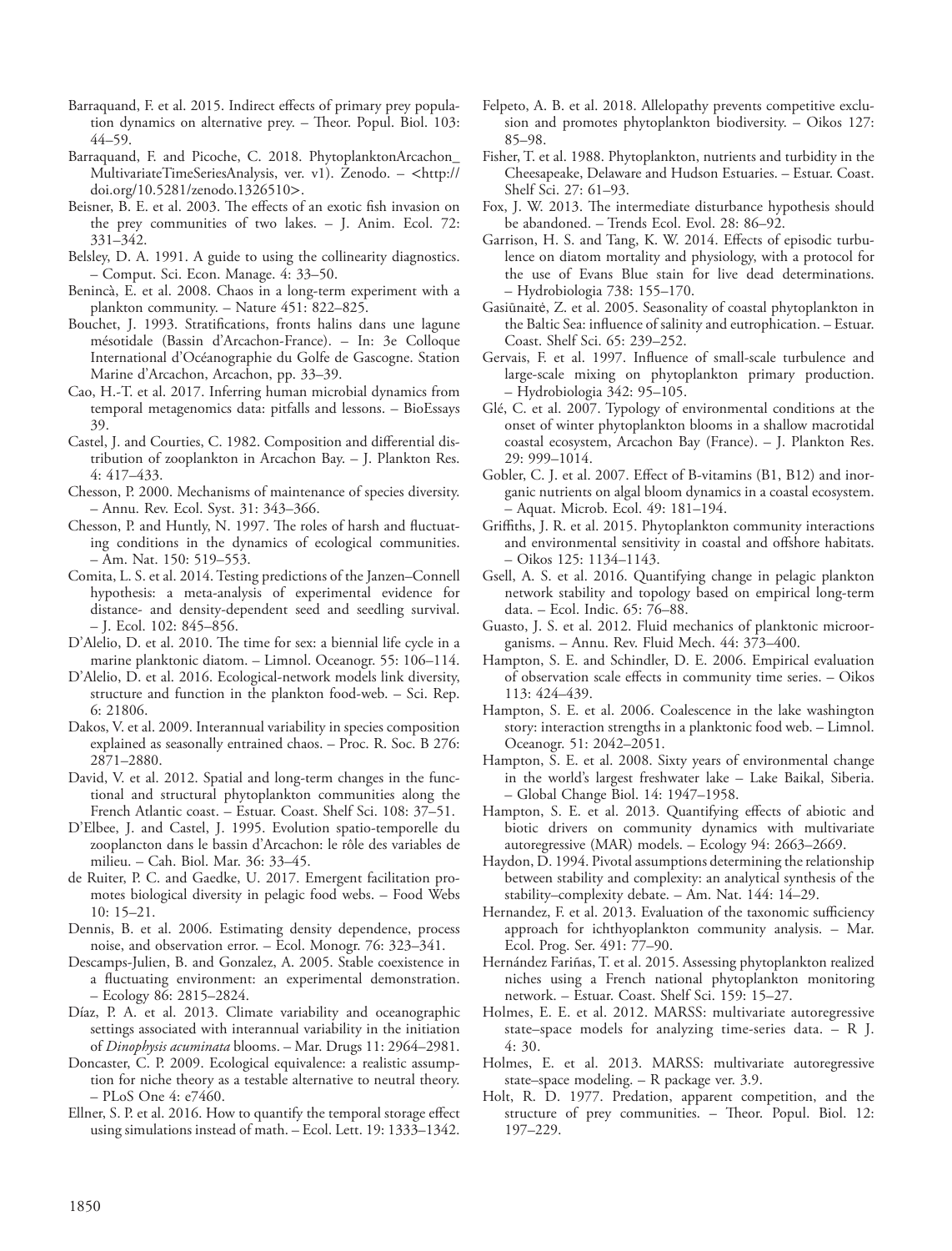- Hubbell, S. P. 2001. The unified neutral theory of biodiversity and biogeography (MPB-32). – Princeton Univ. Press.
- Huber, V. and Gaedke, U. 2006. The role of predation for seasonal variability patterns among phytoplankton and ciliates. – Oikos 114: 265–276.
- Huisman, J. and Weissing, F. J. 2001. Biological conditions for oscillations and chaos generated by multispecies competition. – Ecology 82: 2682–2695.
- Huisman, J. et al. 1999a. Critical depth and critical turbulence: Two different mechanisms for the development of phytoplankton blooms. – Limnol. Oceanogr. 44: 1781–1787.
- Huisman, J. et al. 1999b. Species dynamics in phytoplankton blooms: incomplete mixing and competition for light. – Am. Nat. 154: 46–68.
- Hutchinson, G. E. 1961. The paradox of the plankton. Am. Nat. 95: 137–145.
- Irwin, A. J. et al. 2012. Phytoplankton niches estimated from field data. – Limnol. Oceanogr. 57: 787–797.
- Ives, A. R. et al. 1999a. Community interaction webs and zooplankton responses to planktivory manipulations. – Ecology 80: 1405–1421.
- Ives, A. R. et al. 1999b. Stability and variability in competitive communities. – Science 286: 542–544.
- Ives, A. R. et al. 2003. Estimating community stability and ecological interactions from time-series data. – Ecol. Monogr. 73: 301–330.
- Jabot, F. and Lohier, T. 2016. Non-random correlation of species dynamics in tropical tree communities. – Oikos 125: 1733–1742.
- Jewson, D. H. et al. 2015. Coexistence of two *Cyclotella* diatom species in the plankton of Lake Baikal. – Freshwater Biol. 60: 2113–2126.
- Kaczmarska, I. et al. 2014. Cryptic diversity in a cosmopolitan diatom known as *Asterionellopsis glacialis* (Fragilariaceae): implications for ecology, biogeography, and taxonomy. – Am. J. Bot. 101: 267–286.
- Kalyuzhny, M. et al. 2015. A neutral theory with environmental stochasticity explains static and dynamic properties of ecological communities. – Ecol. Lett. 18: 572–580.
- Kiørboe, T. and Saiz, E. 1995. Planktivorous feeding in calm and turbulent environments, with emphasis on copepods. – Mar. Ecol. Prog. Ser. pp. 135–145.
- Kirst, G. 1990. Salinity tolerance of eukaryotic marine algae. – Annu. Rev. Plant Biol. 41: 21–53.
- Klug, J. L. and Cottingham, K. L. 2001. Interactions among environmental drivers: community responses to changing nutrients and dissolved organic carbon. – Ecology 82: 3390–3403.
- Klug, J. L. et al. 2000. Compensatory dynamics in planktonic community responses to pH perturbations. – Ecology 81: 387–398.
- Kraft, N. J. B. et al. 2015. Plant functional traits and the multidimensional nature of species coexistence. – Proc. Natl Acad. Sci. USA 112: 797–802.
- Li, L. and Chesson, P. 2016. The effects of dynamical rates on species coexistence in a variable environment: the paradox of the plankton revisited. – Am. Nat. 188: E46–E58.
- Li, F. et al. 2013. Effect of flow velocity on phytoplankton biomass and composition in a freshwater lake. – Sci. Total Environ. 447: 64–71.
- Litchman, E. and Klausmeier, C. A. 2001. Competition of phytoplankton under fluctuating light. – Am. Nat. 157: 170–187.
- Litchman, E. and Klausmeier, C. A. 2008. Trait-based community ecology of phytoplankton. – Annu. Rev. Ecol. Evol. Syst. 39: 615–639.
- Litchman, E. et al. 2007. The role of functional traits and tradeoffs in structuring phytoplankton communities: scaling from cellular to ecosystem level. – Ecol. Lett. 10: 1170–1181.
- Llaveria, G. et al. 2009. Cell cycle and cell mortality of *Alexandrium minutum* (Dinophyceae) under small-scale turbulence conditions. – J. Phycol. 45: 1106–1115.
- Loreau, M. and de Mazancourt, C. 2008. Species synchrony and its drivers: neutral and nonneutral community dynamics in fluctuating environments. – Am. Nat. 172: E48–E66.
- Margalef, R. 1978. Life-forms of phytoplankton as survival alternatives in an unstable environment. – Oceanol. Acta 1: 493–509.
- May, R. M. 1974. Biological populations with nonoverlapping generations: stable points, stable cycles, and chaos. – Science 186: 645–647.
- Moeller, H. V. et al. 2016. Acquired phototrophy stabilises coexistence and shapes intrinsic dynamics of an intraguild predator and its prey. – Ecol. Lett. 19: 393–402.
- Mutshinda, C. M. and O'Hara, R. B. 2011. Integrating the niche and neutral perspectives on community structure and dynamics. – Oecologia 166: 241–251.
- Mutshinda, C. M. et al. 2009. What drives community dynamics? – Proc. R. Soc. B 276: 2923–2929.
- Mutshinda, C. M. et al. 2016. Ecological equivalence of species within phytoplankton functional groups. – Funct. Ecol. 30: 1714–1722.
- Nguyen, H. and Fauci, L. 2014. Hydrodynamics of diatom chains and semiflexible fibres. – J. R. Soc. Interface 11: 20140314.
- Oken, K. L. and Essington, T. E. 2015. How detectable is predation in stage-structured populations? Insights from a simulationtesting analysis. – J. Anim. Ecol. 84: 60–70.
- Onoda, Y. et al. 2014. Tradeoff between light interception efficiency and light use efficiency: implications for species coexistence in one-sided light competition. – J. Ecol. 102: 167–175.
- Ory, P. et al. 2010. Pelagic food web patterns: do they modulate virus and nanoflagellate effects on picoplankton during the phytoplankton spring bloom? Effects of viruses and nanoflagellates on picoplankton. – Environ. Microbiol. 12: 2755–2772.
- Ovaskainen, O. et al. 2017. How are species interactions structured in species-rich communities? A new method for analysing timeseries data. – Proc. R. Soc. B 284: 20170768.
- Paasche, E. 1973. Silicon and the ecology of marine plankton diatoms. II. Silicate-uptake kinetics in five diatom species. – Mar. Biol. 19: 262–269.
- Peters, F. and Marrasé, C. 2000. Effects of turbulence on plankton: an overview of experimental evidence and some theoretical considerations. – Mar. Ecol. Prog. Ser. 205: 291–306.
- Plus, M. et al. 2009. Hydrodynamic characterization of the Arcachon Bay, using model-derived descriptors. – Cont. Shelf Res. 29: 1008–1013.
- Plus, M. et al. 2015. Phytoplankton versus macrophyte contribution to primary production and biogeochemical cycles of a coastal mesotidal system. A modelling approach. – Estuar. Coast. Shelf Sci. 165: 52–60.
- Portalier, S. M. et al. 2016. Size-related effects of physical factors on phytoplankton communities. – Ecol. Model. 323: 41–50.
- Record, N. R. et al. 2014. The paradox of the 'paradox of the plankton'. – ICES J. Mar. Sci. 71: 236–240.